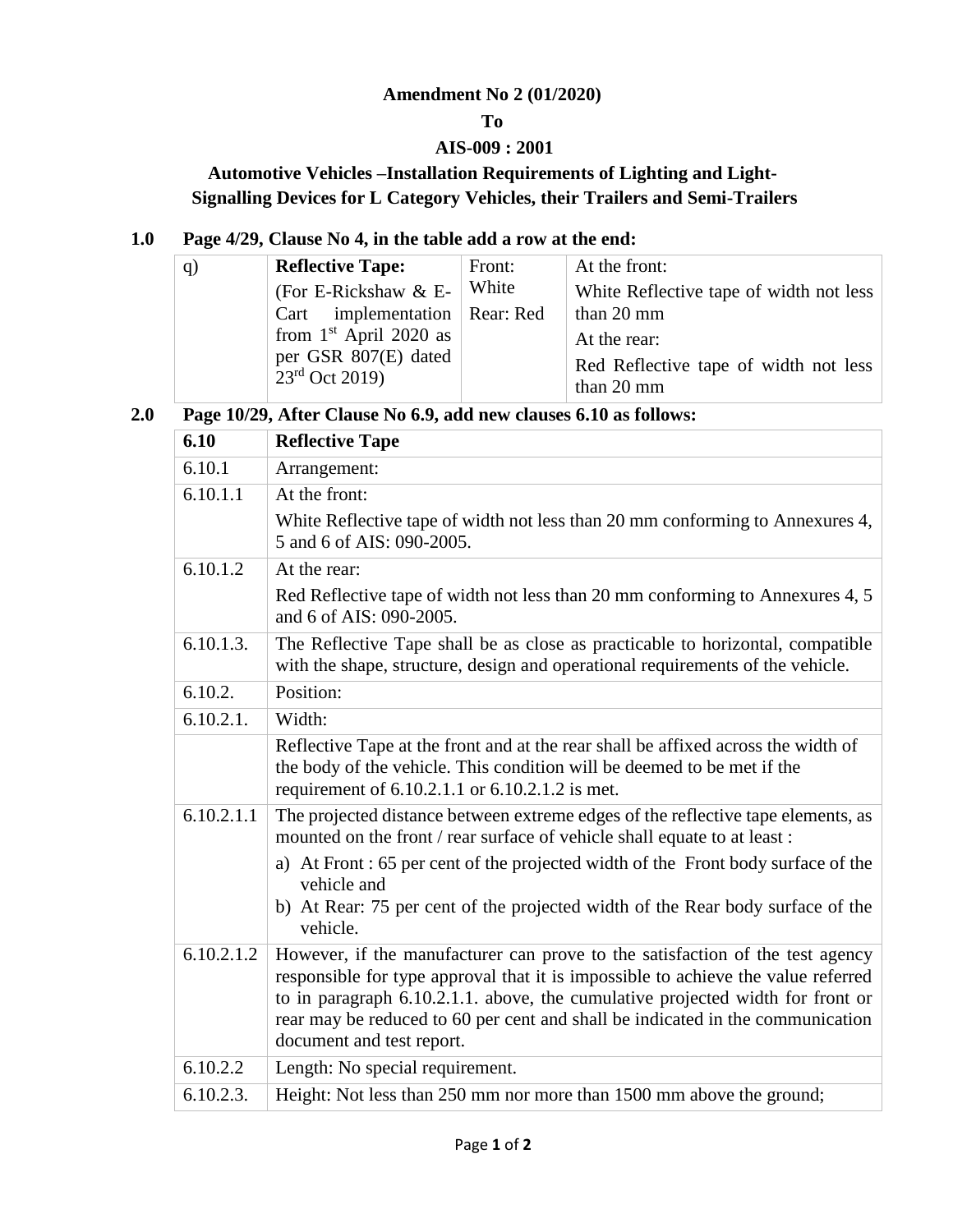| 6.10.3     | Visibility                                                                                                                                                                                                                                                                                                                                                                                                    |
|------------|---------------------------------------------------------------------------------------------------------------------------------------------------------------------------------------------------------------------------------------------------------------------------------------------------------------------------------------------------------------------------------------------------------------|
| 6.10.3.1.  | The Reflective Tape shall be considered visible, if at least 70 per cent of the<br>illuminating surface of the installed reflective tape is visible when viewed by an<br>observer positioned at any point within the observation planes defined below:                                                                                                                                                        |
| 6.10.3.1.1 | For rear and front Reflective Tape the observation plane is perpendicular to the<br>longitudinal axis of the vehicle situated 25 m from the extreme end of the vehicle<br>and bounded by:                                                                                                                                                                                                                     |
|            | a) In height, by two horizontal planes 1 metre and 3 metre above the ground;                                                                                                                                                                                                                                                                                                                                  |
|            | b) In width, by two vertical planes which form an angle of $4^{\circ}$ outwards from the<br>vehicle's median longitudinal plane and which pass through the intersection<br>of the vertical planes parallel to the vehicle's median longitudinal plane<br>delimiting the vehicle's overall width, and the plane perpendicular to the<br>longitudinal axis of the vehicle that delimits the end of the vehicle. |
| 6.10.4.    | Orientation                                                                                                                                                                                                                                                                                                                                                                                                   |
|            | To the rear and to the front:<br>As close as practicable to being parallel to the transverse plane of the vehicle,<br>compatible with the shape, structure, design and operation requirements of the<br>vehicle, if this is not possible, it shall follow as close as practicable the contour<br>of the outer shape of the vehicle.                                                                           |
| 6.10.5.    | Other requirements                                                                                                                                                                                                                                                                                                                                                                                            |
|            | Reflective Tape shall be considered continuous if the distance between adjacent<br>elements are as small as possible and shall not exceed 300 mm.                                                                                                                                                                                                                                                             |

#### PRINTED BY

#### THE AUTOMOTIVE RESEARCH ASSOCIATION OF INDIA

P. B. NO. 832, PUNE 411 004

#### ON BEHALF OF

#### AUTOMOTIVE INDUSTRY STANDARDS COMMITTEE

UNDER

#### CENTRAL MOTOR VEHICLES RULES - TECHNICAL STANDING COMMITTEE

#### SET-UP BY

#### MINISTRY OF ROAD TRANSPORT & HIGHWAYS

#### (DEPARTMENT OF ROAD TRANSPORT & HIGHWAYS)

#### GOVERNMENT OF INDIA

 $17^{\rm th}$ January 2020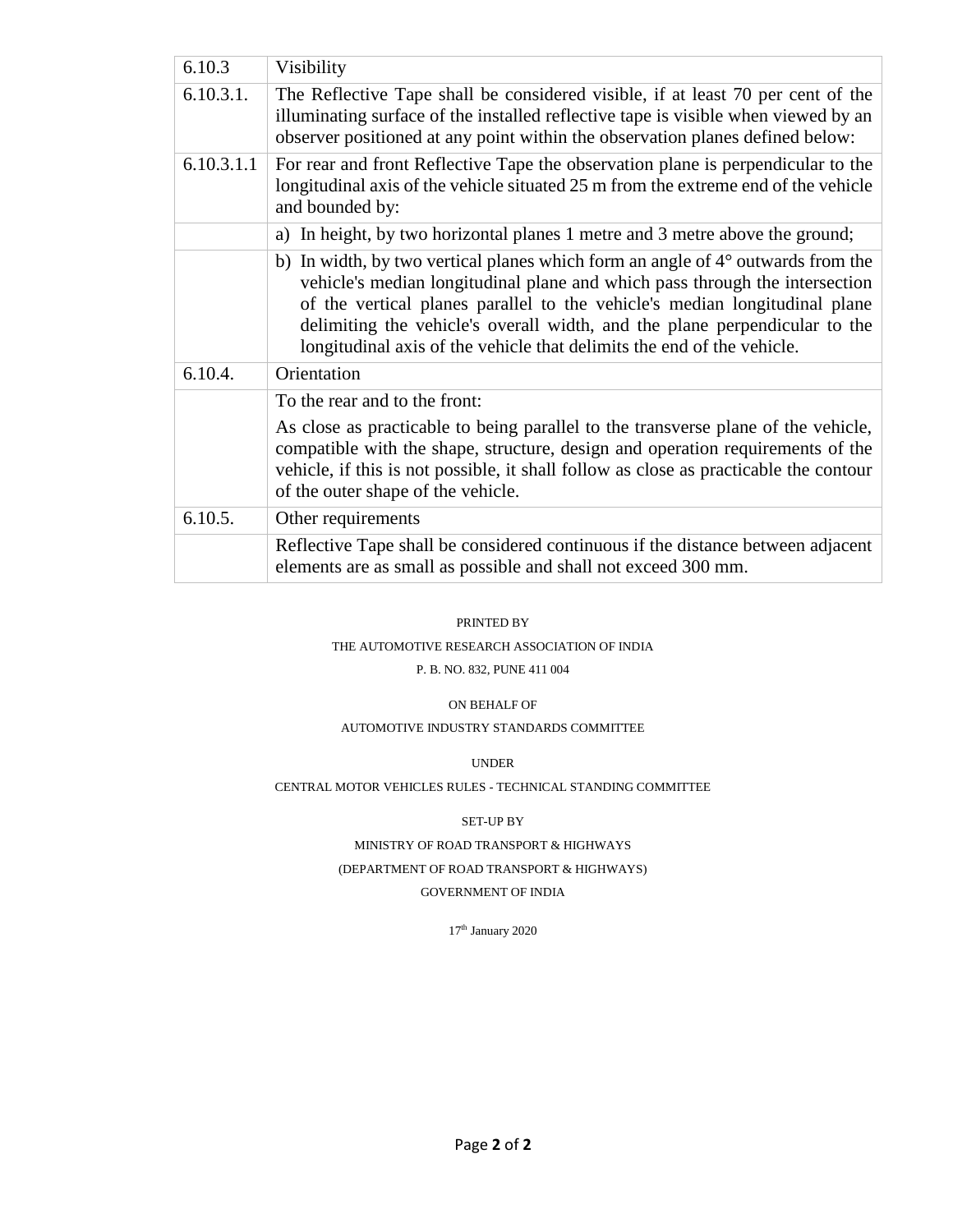## **AMENDMENT 1 28 September 2016 To AIS-009 : 2001**

## **Automotive Vehicles - Installation Requirements of Lighting and Light-Signalling Devices for 2 and 3 Wheelers, their Trailers and Semi-Trailers**

#### **1.0 Page 20,**

#### **Add following new clause 21.0 after 20.0**

#### 21.0 **Transitory Provisions**

21.1 Till AIS 009 (Rev 1) - 2011 is notified by MoRTH, for the verification of compliance to para (bb) of clause (b) of sub rule 1 of rule 105 (as introduced vide notification number GSR 188 (E) dated 22<sup>nd</sup> February 2016), requirement of clauses 2.5.17, 5.10, 5.11, 5.13, 6.13, 6.13.7.1 and 11.5 of AIS-009 (Rev. 1): 2011 shall be applicable.

 Explanatory Note: - The clauses 5.10, 5.11, 6.13.7.1 and 11.5 were amended/ incorporated in AIS 009 (Rev 1):2011 by amendment.

#### PRINTED BY

# THE AUTOMOTIVE RESEARCH ASSOCIATION OF INDIA P. B. NO. 832, PUNE 411 004 ON BEHALF OF

#### AUTOMOTIVE INDUSTRY STANDARDS COMMITTEE

#### UNDER

#### CENTRAL MOTOR VEHICLES RULES - TECHNICAL STANDING COMMITTEE SET-UP BY

#### MINISTRY OF ROAD TRANSPORT & HIGHWAYS

## (DEPARTMENT OF ROAD TRANSPORT & HIGHWAYS)

#### GOVERNMENT OF INDIA

28 September 2016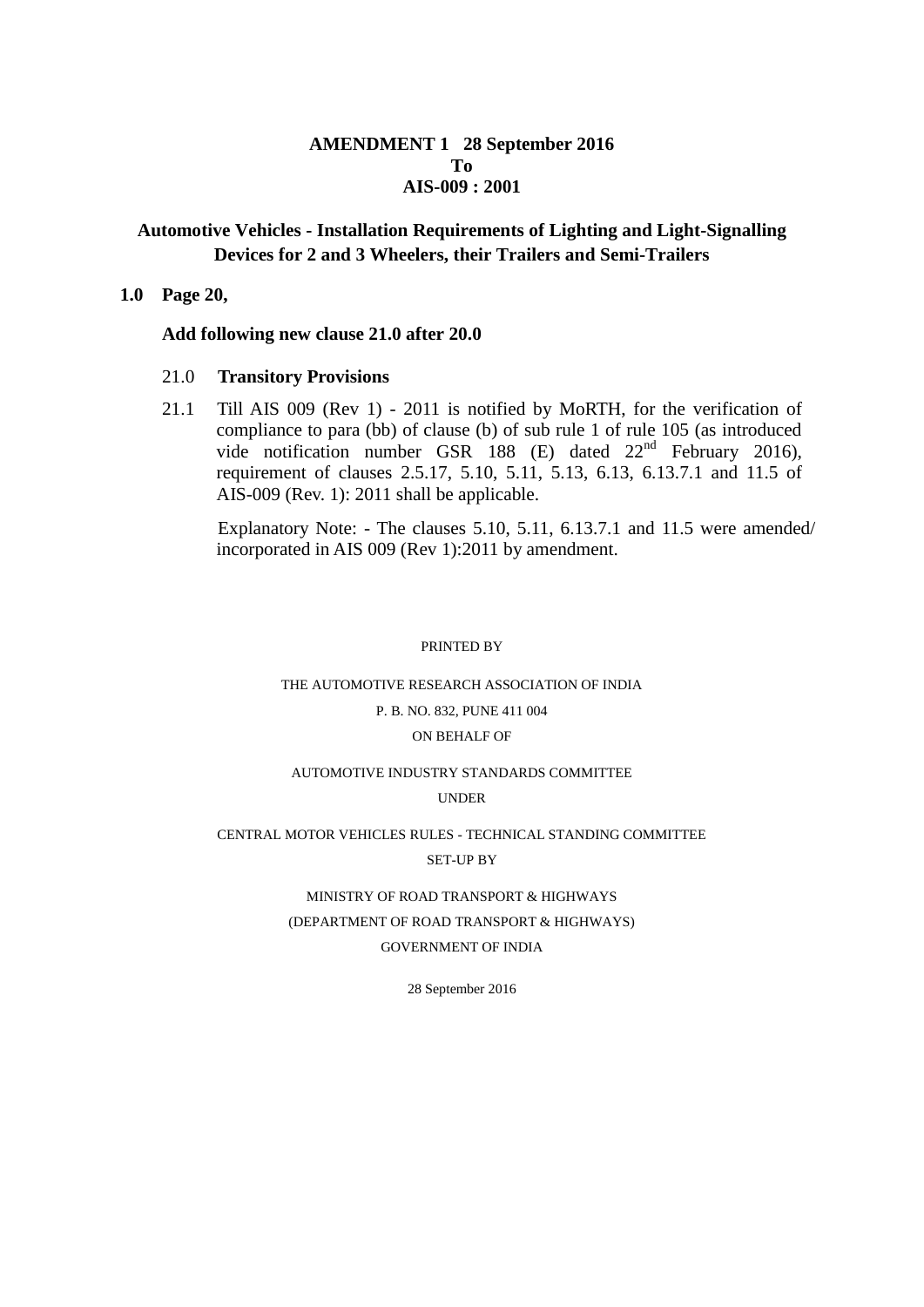**AIS - 009/2001** 

# AUTOMOTIVE INDUSTRY STANDARD

# **Automotive Vehicles - Installation Requirements of Lighting and Light-Signalling Devices for 2 and 3 Wheelers, their Trailers and Semi-Trailers**

PRINTED BY:

THE AUTOMOTIVE RESEARCH ASSOCIATION OF INDIA P. B. NO. 832. PUNE 411 004

ON BEHALF OF : AUTOMOTIVE INDUSTRY STANDARDS COMMITTEE

UNDER CENTRAL MOTOR VEHICLE RULES - TECHNICAL STANDING COMMITTEE

> SET-UP BY MINISTRY OF ROAD TRANSPORT & HIGHWAYS GOVERNMENT OF INDIA

> > December 2001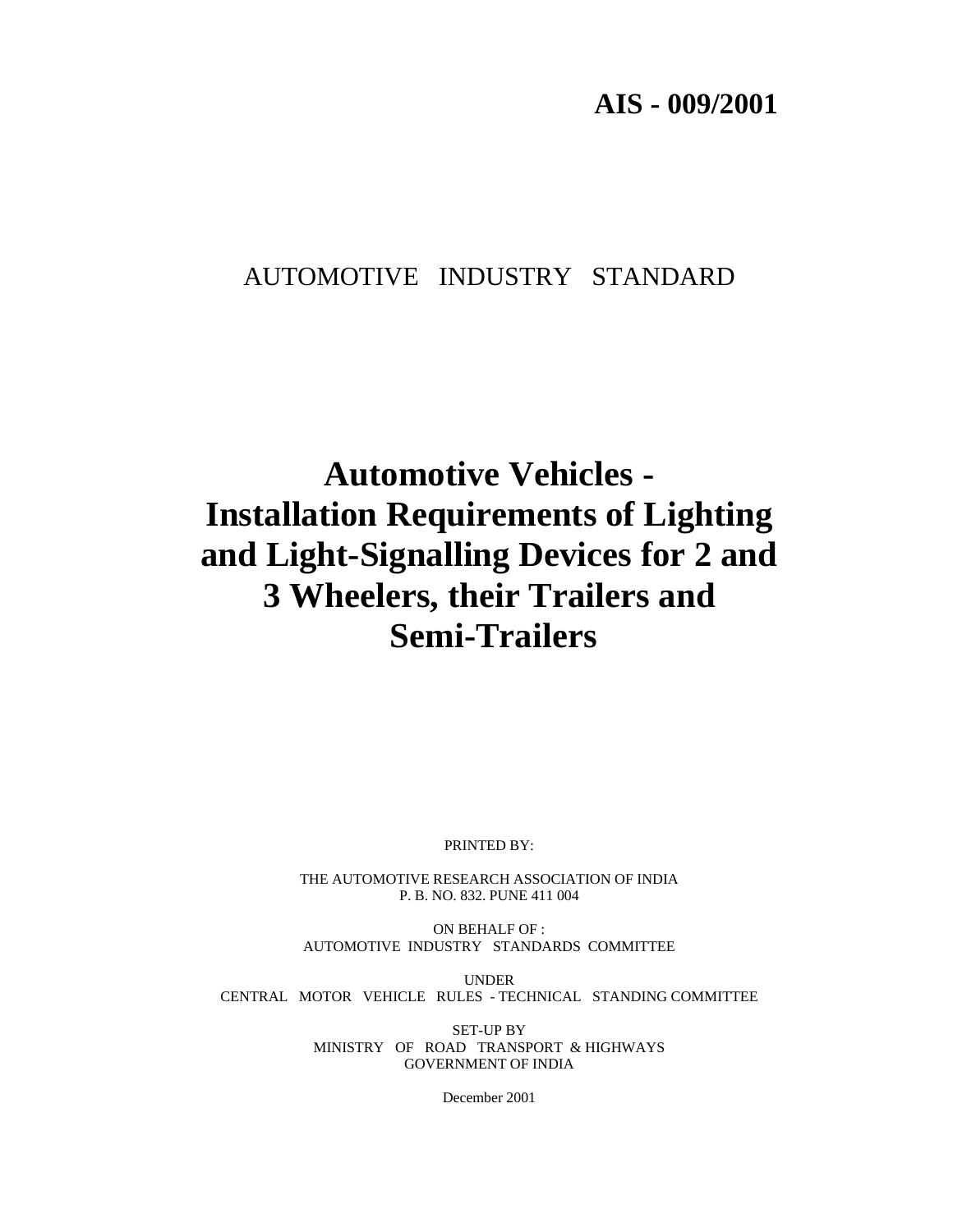## **AIS-009/2001**

# Status chart of the Standard to be used by the purchaser for updating the record

| Sr.<br>No. | Corr-<br>igenda. | Amend-<br>Ment | <b>Revision</b> | <b>Date</b> | <b>Remark</b> | Misc. |
|------------|------------------|----------------|-----------------|-------------|---------------|-------|
|            |                  |                |                 |             |               |       |
|            |                  |                |                 |             |               |       |
|            |                  |                |                 |             |               |       |
|            |                  |                |                 |             |               |       |
|            |                  |                |                 |             |               |       |
|            |                  |                |                 |             |               |       |
|            |                  |                |                 |             |               |       |

**General remarks :**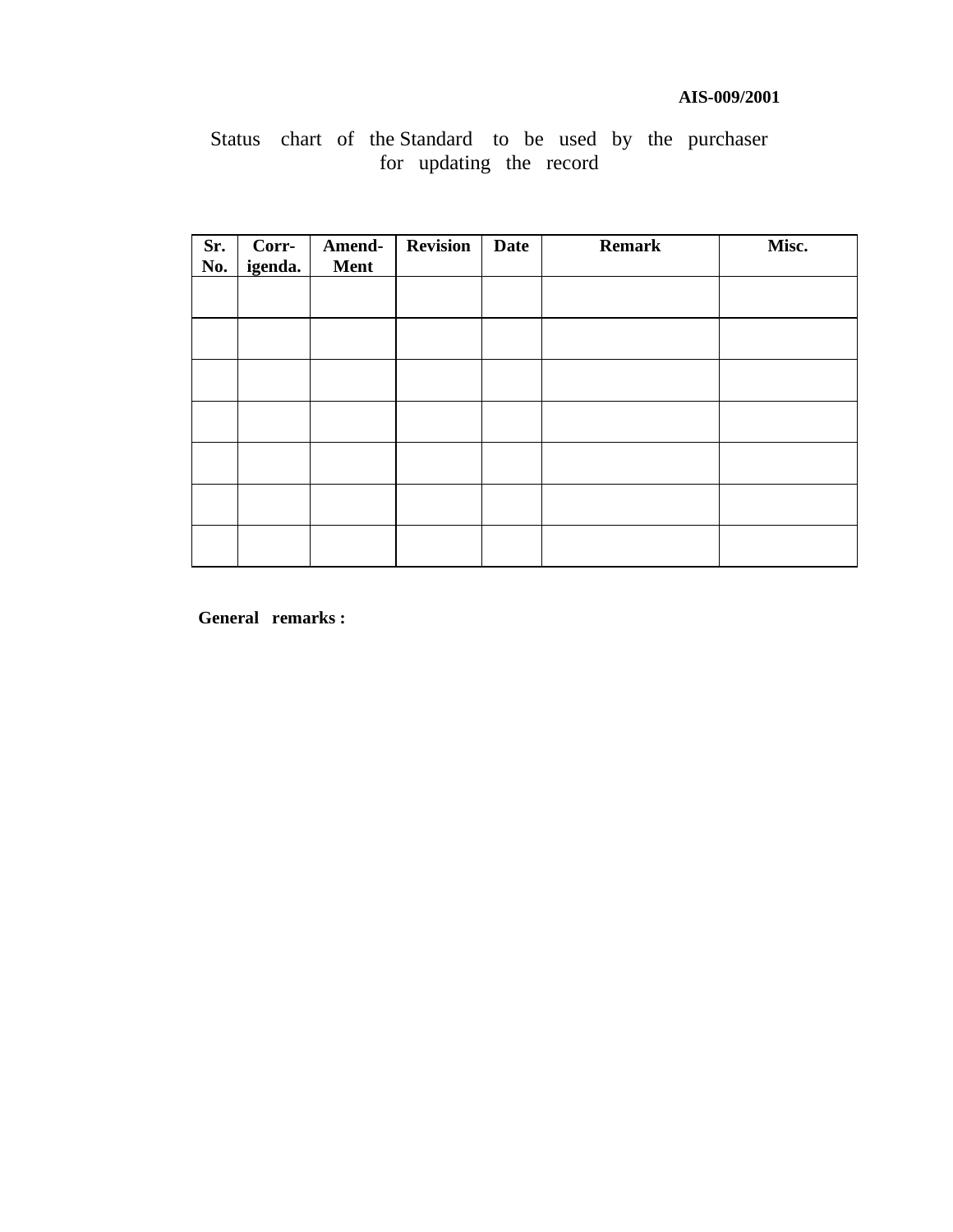#### **INTRODUCTION**

The Government of India felt the need for a permanent agency to expedite the publication of standards and development of test facilities in parallel when the work on the preparation of the standards is going on, as the development of improved safety critical parts can be undertaken only after the publication of the standard and commissioning of test facilities. To this end, the Ministry of Surface Transport (MOST) has constituted a permanent Automotive Industry Standard Committee (AISC) vide order No.RT-11028/11/97-MVL dated September 15, 1997. The standards prepared by AISC will be approved by the permanent CMVR Technical Standing Committee (CTSC). After approval, the Automotive Research Association of India, (ARAI), Pune, being the Secretariat of the AIS Committee, has published this standard. For better dissemination of this information ARAI may publish this document on their Web site.

Installation of lighting and light signalling devices for two and three wheelers, is a safety requirement. This standard prescribes the requirements of such installation.

Considerable assistance has been taken from the following EEC directives and ECE Regulations in preparing this standard.

- 1. **EEC Directive No. 93/92/EEC** on installation of lighting and light signalling devices on two or three wheeled motor vehicles.
- 2. **ECE Regulation 53:** Uniform provisions concerning the approval of category L3 vehicles with regard to installation of lighting and light signalling devices.

The Committee responsible for preparation of this standard is given in Annex B.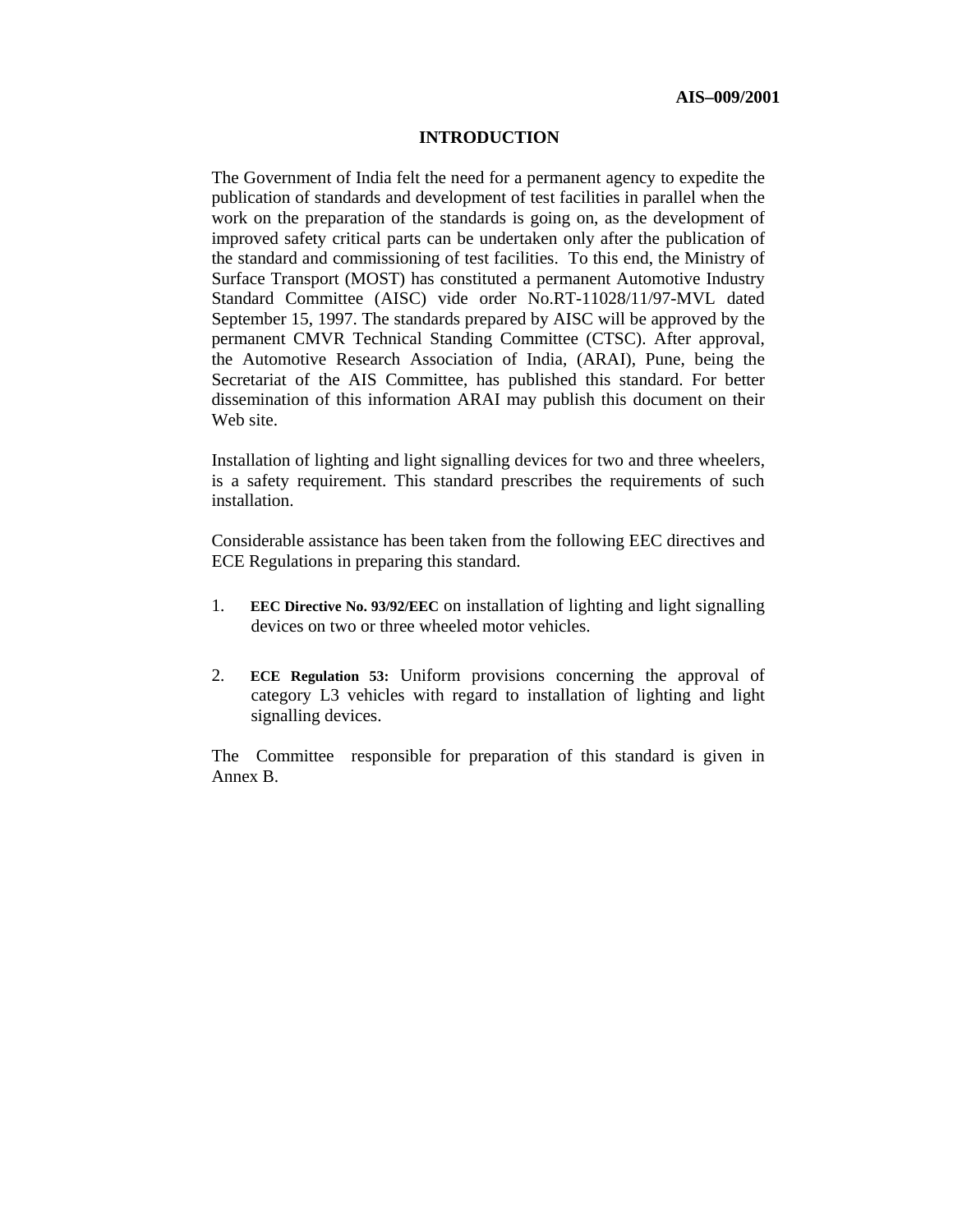## **Automotive Vehicles - Installation Requirements of Lighting and Light - Signalling Devices for 2 and 3 Wheelers, their Trailers and Semi-Trailers**

#### **1. SCOPE**

 This standard lays down the requirements of installation of lighting and light signalling devices for two and three wheelers. This standard is also applicable to:

- two wheeled vehicles fitted with a side car,
- three wheeled vehicles designed to draw a trailer/semi-trailer,
- trailers and semi-trailers drawn by a three-wheeled vehicle and
- quadra cycles as defined in IS 14272 (Under revision).

Note 1: Doc: TED 1 (375) P Dec. 2001 is draft document for first revision of IS 14272. Quadra cycle is defined in Clause 3.7 of this document.

#### **2. REFERENCES**

- (1) IS 9435: 1980 Terms and definitions relating to dimensions of road vehicles.
- (2) IS 9211: 1979 Denominations and definitions of weights of road vehicles.
- (3) IS 11422:1985 Terms and definitions of weights of scooters and motor cycles.
- (4) IS 11432: 1985 Terms and definitions of dimensions of motorcycles.
- (5) IS 11571: 1986 Terms and definitions of dimensions of scooters.
- (6) IS 14413: 1996 Automotive vehicles: Tell tale symbols and controls on two wheeled and three wheeled vehicles.
- (7) Doc: TED 1(375) P Dec.2001*Draft Indian Standard* Automotive Vehicles – Types – Terminology [*First Revision* of IS 14272(Part 1)-1995]. {See also note 1.}
- (8) AIS 007/1998 Information on Technical Specifications to be submitted by the Manufacturer.
- (9) AIS 008/2001 Installation Requirements of Lighting and Light - Signalling Devices for Motor Vehicle having more than Three Wheels, Trailer and Semi-Trailer excluding Agricultural Tractor and Special Purpose Vehicle.
- $(10)$  AIS 010  $\neg$ AI Standards for performance requirements of lighting and light signalling devices (Under
- (11) AIS 012  $\perp$  preparation).
- (12) ECE regulations R20 and R50.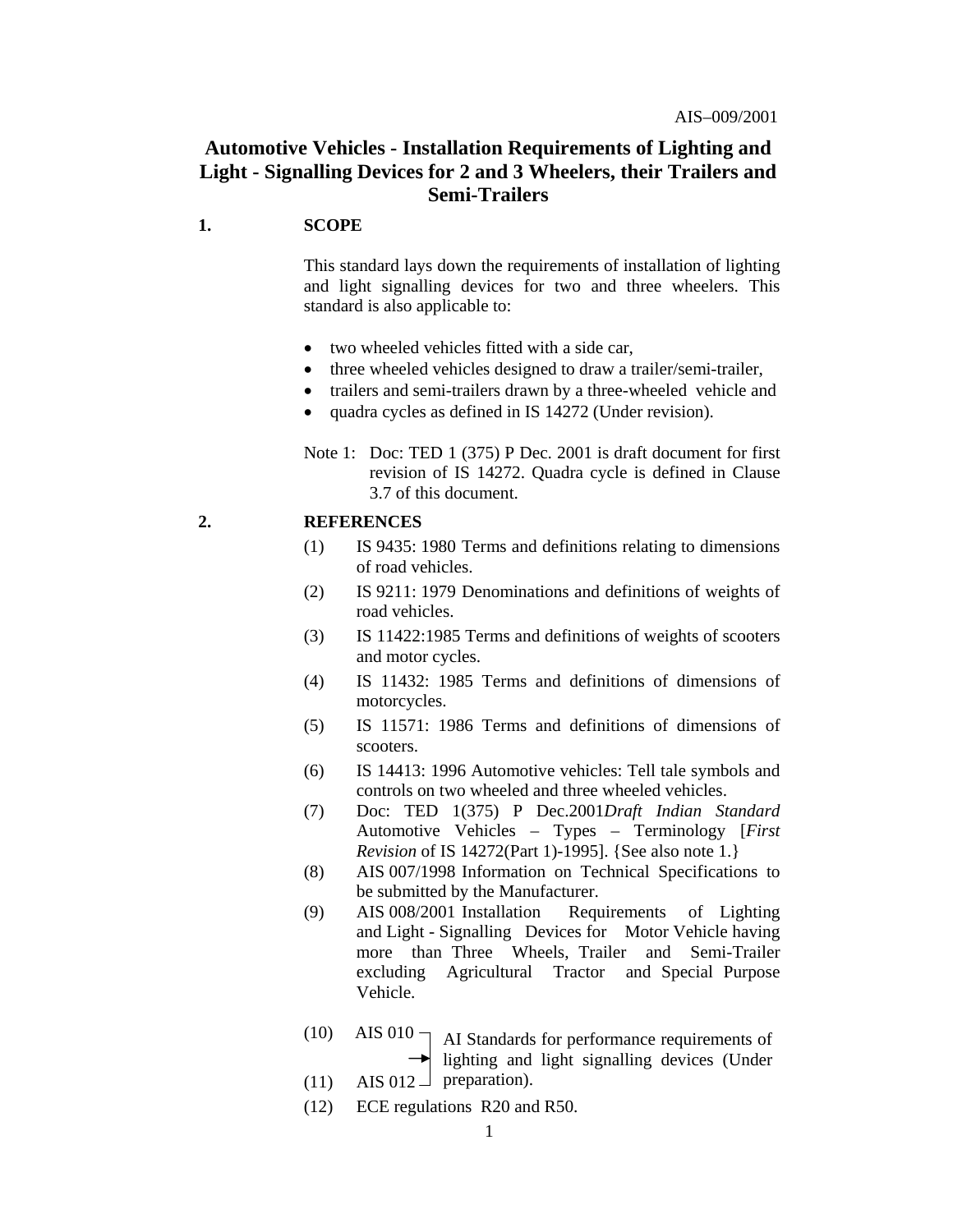#### **3. DEFINITIONS**

 The definitions given in AIS-008 shall be applicable to this standard also. The additional terms are defined below.

- **3.1 Vehicle type:** means vehicles which do not differ in such essential aspects as:
- 3.1.1 dimensions and external shape of vehicle;
- 3.1.2 number and positioning of the devices;
- 3.1.3 The following shall, likewise, not deemed to be 'vehicles of a different type':
- 3.1.3.1 Vehicles which differ within meaning of 3.1.1 and 3.1.2, but not in such a way as to entail a change in type, number, positioning and geometric visibility of the lamps prescribed for vehicle type in question;
- 3.1.3.2 Vehicles on which optional lamps are fitted or absent.
- **3.2 Transverse plane:** means a vertical plane perpendicular to the longitudinal median plane of the vehicle.
- **3.3 Unladen vehicle:** means vehicle in kerb weight condition as prescribed in IS:9211-1979 or IS:11422-1985 as applicable.
- **3.4 Front position lamp:** means the lamp used to indicate presence of the vehicle when viewed from front.
- **3.5 Rear position lamp:** means lamp used to indicate presence of the vehicle when viewed from rear.
- **3.6 Longitudinal median plane of vehicle:** as defined in IS:11432- 1985, IS:11571-1986 or IS:9435-1980 as applicable to the type of vehicle.
- **3.7 Apparent surface in the direction of reference axis:** means the apparent surface when viewed in the direction of the reference axis of the lamp.
- **4. FITMENT OF LAMPS**

#### **4.1 Mandatory**

**4.1.1** Every vehicle shall be fitted with lamps, as per details given in Table 1, subject to the conditions given in 4.1.2.

#### **4.1.2 Other conditions for applicability**

- 4.1.2.1In the case of three wheelers, one headlamp is permitted only when overall width of vehicle is not exceeding 1400 mm and where the seat for driver is located centrally. In such cases, only amber coloured front position lamps are permitted.
- 4.1.2.2One direction indicator lamp per side is allowed if all the geometric visibility requirements are satisfied.
- 4.1.2.3The requirements for quadra cycle are same as those for three wheeler.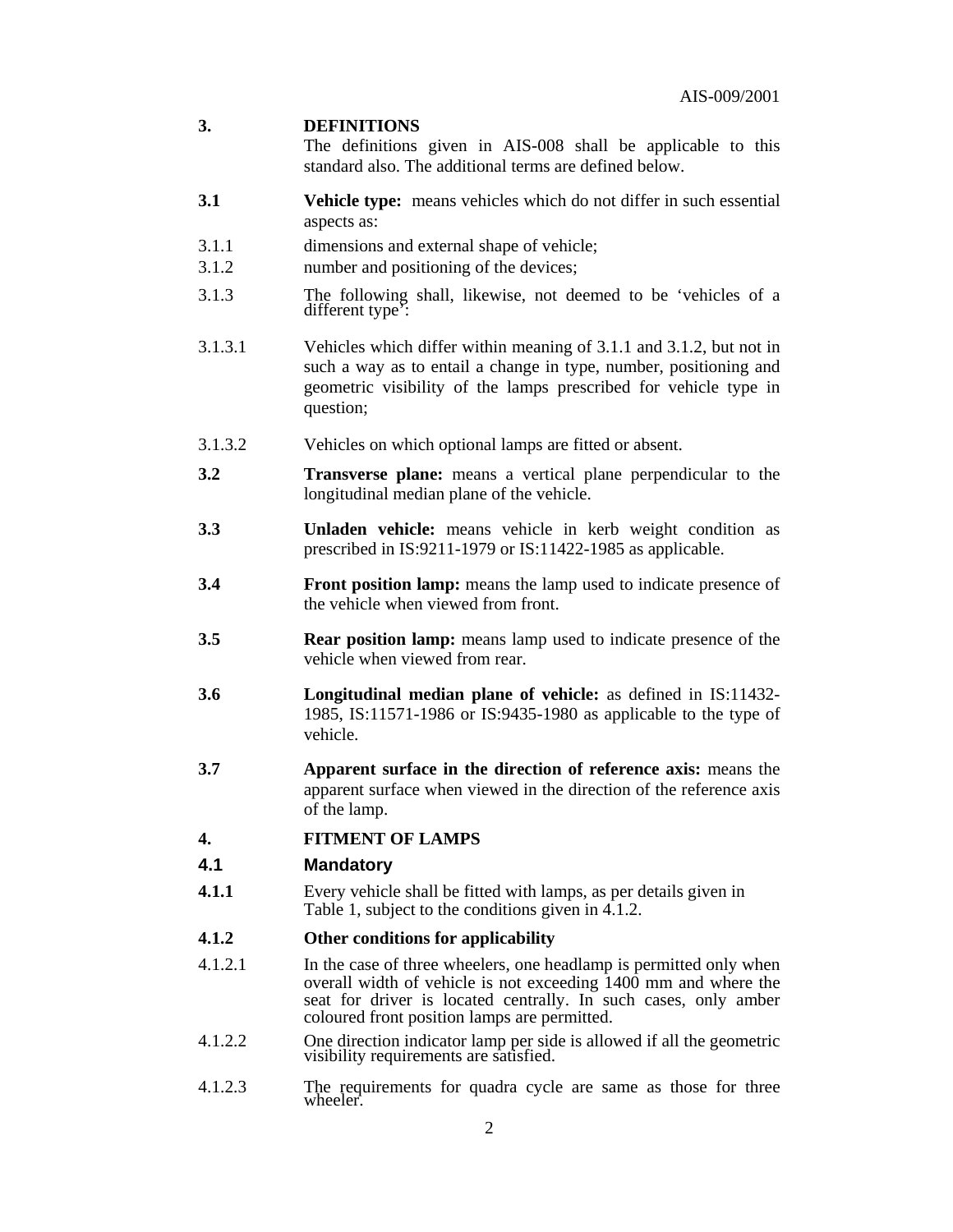4.1.2.4A trailer or semi-trailer drawn by three wheeled vehicle, shall be fitted with all the lighting and light-signalling devices prescribed to be fitted at rear of a three-wheeled vehicle."

## **4.2 Optional**

In addition, vehicles may be fitted with any of the following lamps, provided that requirements of installation prescribed in this standard are complied with:

- 4.2.1The lighting and light signalling devices, which are mandatory only for certain type of vehicles as per 4.1.2**,** are permitted as optional fitments for those type of vehicles, for which they are not mandatory as per the same para.
- 4.2.2Lamps other than those listed in Table 1, but permitted for M1 or N1 category of vehicles as per AIS 008/2001 are also permitted.
- 4.2.3Fitment of amber colour non triangular retro-reflector is permitted on each side of the vehicle.
- 4.2.4 Fitment of front and rear fog lamps are optional. If fitted, they shall comply with requirements given in Annex A.
- 4.2.5 In case of two wheelers, fitment of one or two front position lamps is optional.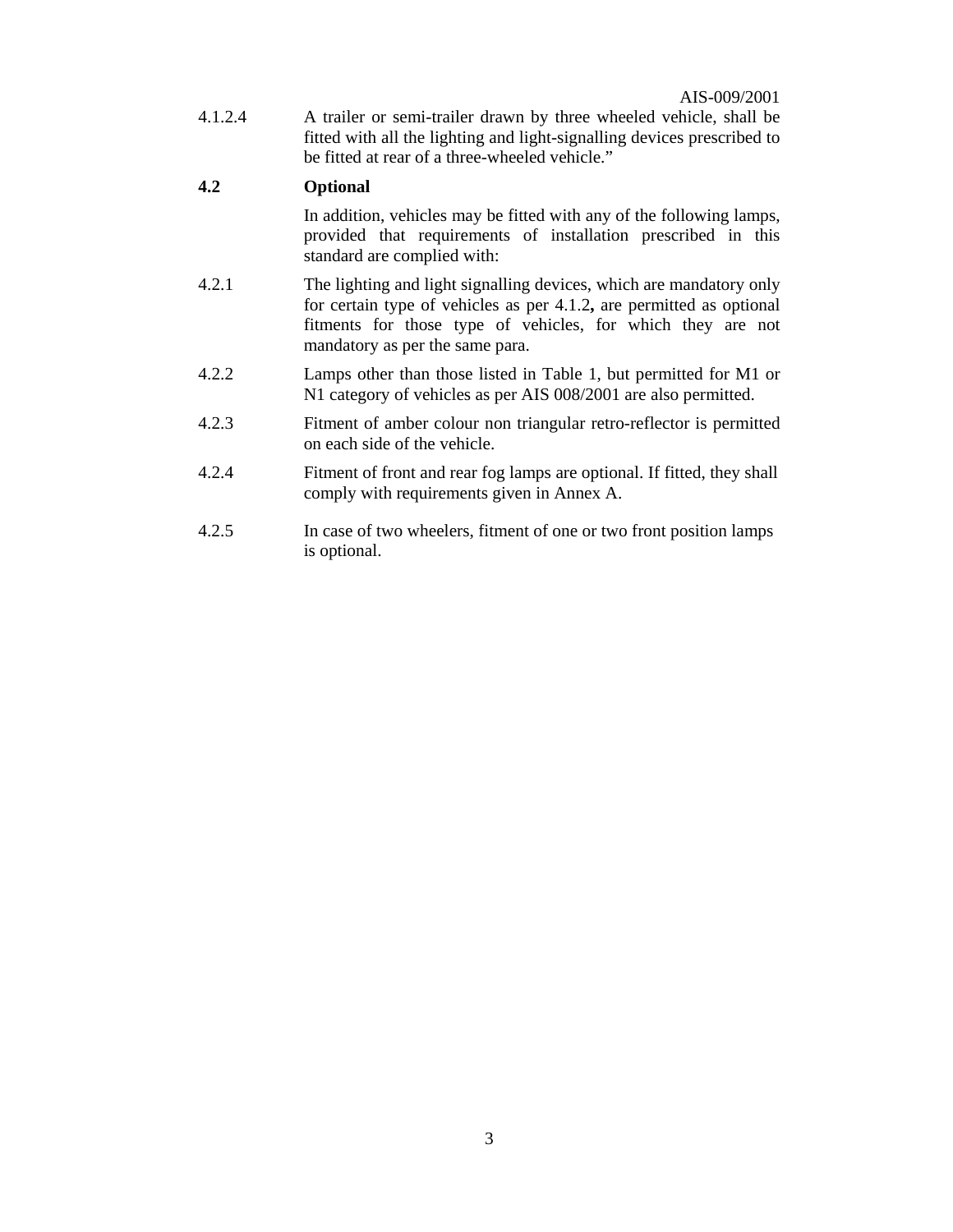#### AIS-009/2001

|                | Lamps                            | Colour | <b>Number of lamps</b>                          |
|----------------|----------------------------------|--------|-------------------------------------------------|
| a)             | Main-Beam Head Lamp              | White  | One or two (See 4.1.2.1) Not mandatory for      |
|                |                                  |        | two wheeler of L1 category.                     |
| $\mathbf{b}$   | Dipped-Beam Head Lamp            | White  | One or two (See 4.1.2.1).                       |
| $\bf c)$       | <b>Direction Indicator Lamps</b> | Amber  | One at the front and one at the rear on each    |
|                |                                  |        | side (See 4.1.2.2). Not mandatory for L1        |
|                |                                  |        | category of two wheelers. (See Note 2).         |
| d)             | <b>Rear Position Lamp</b>        | Red    | One or two in the case of two wheelers.         |
|                | (Tail Lamp)                      |        | Two in the case of three wheelers.              |
|                |                                  |        | Two or three in case two wheeler fitted with    |
|                |                                  |        | side car, one of which shall be on side car.    |
| e)             | Rear Retro-Reflector             | Red    | One or two in the case of two wheelers.         |
|                |                                  |        | Two in the case of three wheelers.              |
|                |                                  |        | Two or three in case two wheeler fitted with    |
|                |                                  |        | side car, one of which shall be on side car.    |
| $\bf{g})$      | Stop Lamp                        | Red    | One or two in the case of two wheelers.         |
|                |                                  |        | Two in the case of three wheelers.              |
|                |                                  |        | Two or three in case two wheeler fitted with    |
|                |                                  |        | side car, one of which shall be on side car.    |
| h)             | Mark<br>Rear<br>Registration     | White  | One.                                            |
|                | Number<br>Plate)<br>(Rear        |        |                                                 |
|                | <b>Illuminating Lamp</b>         |        |                                                 |
| j)             | Hazard Warning Lamp              | Amber  | Same as those for c). Mandatory only for        |
|                |                                  |        | three wheelers-goods carrier.                   |
| $\bf k)$       | Reversing Lamp                   | White  | One or two for 3 wheelers.                      |
| $\bf{I}$       | <b>Front Position Lamp</b>       | White  | Two in the case of 3 wheelers. (See 4.1.2.1)    |
|                |                                  | or     | One on side car, if a side car is attached to a |
|                |                                  | Amber  | two wheeler.                                    |
| $\mathbf{m}$ ) | <b>Top Lights Front</b>          | White  | Two each for front and rear, at the top right   |
| $\mathbf{n}$ ) | <b>Top Lights Rear</b>           | Red    | and left corners. Mandatory only for three      |
|                |                                  |        | carrier<br>wheelers-<br>goods<br>with<br>width  |
|                |                                  |        | exceeding 2.1m                                  |
| $\mathbf{p}$ ) | Pedal Retro-Reflector            | Amber  | Two on each pedal only in case of L1            |
|                |                                  |        | category of two wheelers fitted with pedals.    |

**Table 1: Number and colour of lamps (See 4.1.1)** 

*Note2: Proviso of Rule No. 102 of CMVR exempts two wheelers with engine capacity not exceeding 70cc from fitment of direction indicator lamps. In this standard the exemption has been changed to L1 category of two wheelers. The proposal for defining L1 category of two wheelers as a "two wheeler with maximum speed not exceeding 45 km/h and engine capacity not exceeding 50 cc if fitted with a thermic engine", is under consideration of CMVR TSC. The amendment to Proviso of Rule No. 102 of CMVR to this effect is expected to be issued to avoid contradiction.*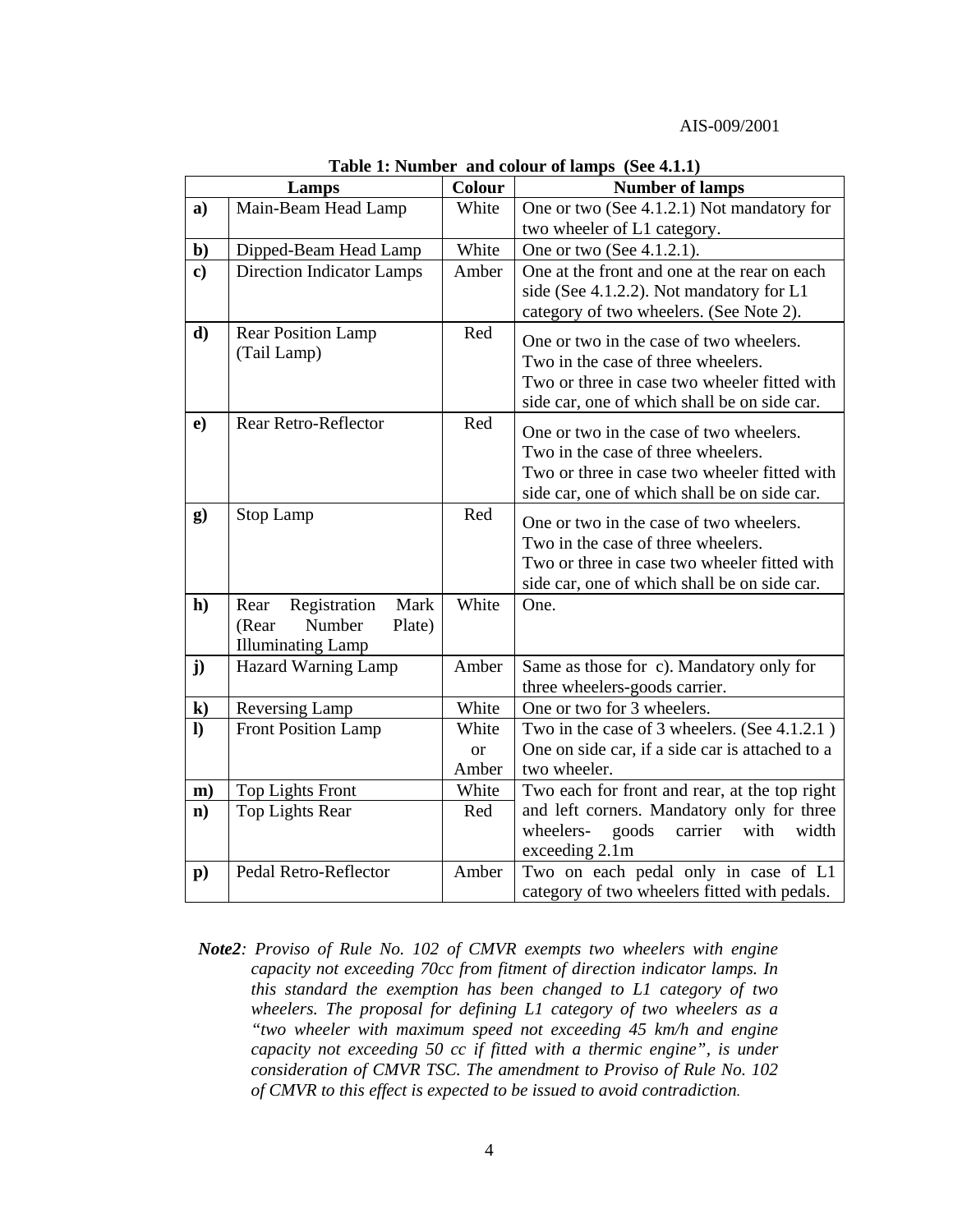## **4.3 Prohibited lamps**

- 4.3.1 No lamps other than those specified in 4.1 and 4.2 shall be fitted, other than those needed for illuminating the instrument panel, and inside the vehicles etc.
- 4.3.2No lamp giving a red light to the front or showing light other than red to the rear shall be permitted, except the following:
	- $\bullet$  Interior lighting of the vehicle,
	- Amber light for direction indicator lamp,
	- White light illuminating the rear registration mark,
	- White light for reversing lamp.

#### **5.0 REQUIREMENTS**

The lamps shall be fitted in such a way that following requirements are met.

- **5.1** The lighting and light-signalling devices shall be so installed that under normal conditions of use and not withstanding any vibration to which they may be subjected, they retain the characteristics laid down and enable the vehicle to comply with requirements of this standard. In particular, it shall not be possible for the adjustment of lamps to be inadvertently disturbed.
- **5.2** The illuminating lamps shall be so fitted that alignment can be easily set correctly.
- **5.3** Reference axis of all light-signalling devices when fitted to the vehicle shall be parallel to horizontal bearing plane of the vehicle.

 It shall be perpendicular to longitudinal median plane of the vehicle in the case of side retro-reflectors.

 It shall be parallel to longitudinal median plane of the vehicle in the case of all other signalling devices.

In each direction a tolerance of  $3<sup>0</sup>$  is allowed.

 In addition any specific instructions as regards fitting laid down by the manufacturer shall be complied with.

- **5.4** Height and alignment of lamps:
- **5.4.1** The height and alignment of lamps shall be checked, in the absence of specific instruction, with the vehicle unladen and located on a flat horizontal surface, with its longitudinal median plane being vertical and its handlebar or steering wheel in the straight ahead position. The tyre pressure shall be that specified by the manufacturer for specific loading conditions laid down for measurement of height of lamps.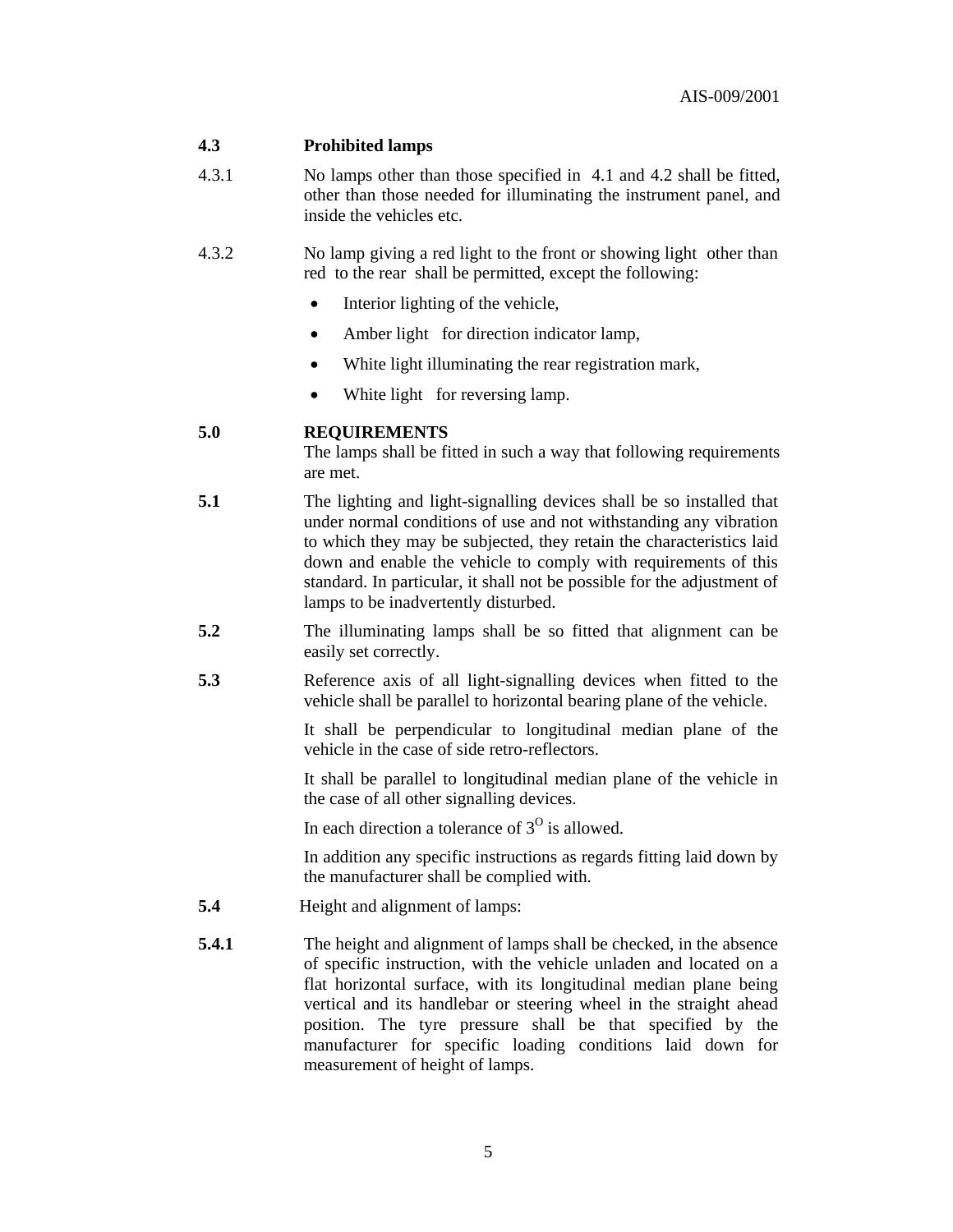- **5.4.2** The maximum height above ground shall be measured from the highest point, and the minimum height from the lowest point of the apparent surface in the direction of reference axis. The minimum height above ground of dipped-beam headlamps shall be measured from the lower edge of the lens, or the reflector if the latter is higher.
- **5.5** The position, as regards width, shall be determined from that edge of apparent surface in the direction of reference axis, which is the furthest from longitudinal median plane of the vehicle, when referred to the overall width, and on the inner edges of apparent surface in the direction of reference axis when referred to distance between lamps.
- **5.6** In the absence of specific requirements, lamps constituting a pair shall;
- 5.6.1be installed on the vehicle symmetrically in relation to longitudinal median plane.
- 5.6.2be symmetrical to each other in relation to longitudinal median plane.
- 5.6.3fulfill the same colourimetric requirements (component type approval).
- 5.6.4have substantially identical photometric characteristics.
- 5.7In the absence of specific requirements, lamps having different functions may be independent or be grouped or reciprocally incorporated or combined in one device, provided that such lamp comply with the requirement applicable to it.
- 5.8In the absence of specific instructions no lamps other than director indicator lamps and hazard-warning signal shall emit a flashing light.

#### **6.0 LOCATION- WIDTH**

#### **6.1 Head Lamp, Main-Beam And Dipped-beam**

- 6.1.1 When the vehicle is fitted with a main-beam headlamp, which is reciprocally incorporated with a dipped-beam headlamp, its reference centre shall be on longitudinal median plane of the vehicle.
- 6.1.2 When the vehicle is fitted with two lamps, (either independent or reciprocally incorporated main-beam, dipped-beam headlamp or another front lamp) and one is above the other, their reference centre shall be on longitudinal median plane of the vehicle.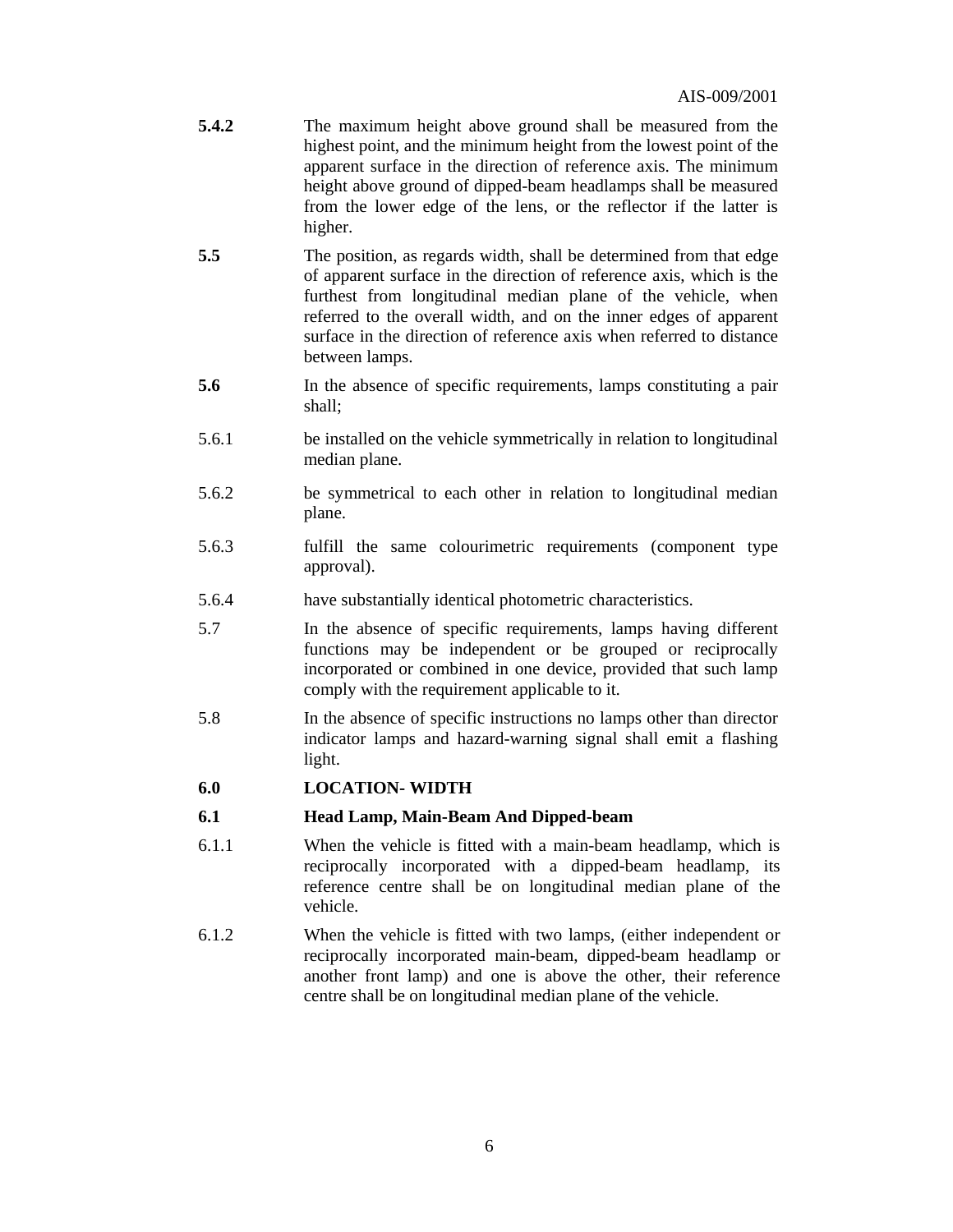- 6.1.3 When the vehicle is fitted with more than one lamp, (either independent or reciprocally incorporated main-beam, dipped-beam headlamp or another front lamp) and they are fitted to one side of each other, their reference centres shall;
- 6.1.3.1 be symmetrical in relation to longitudinal median plane of the vehicle, and
- 6.1.3.2 in the case of two wheelers, the horizontal distance between the inner edges of the apparent surfaces in the direction of reference axes shall not exceed 200 mm and
- 6.1.3.3 in the case of three wheelers, the edges of the apparent surfaces in the direction of the reference axes furthest from longitudinal median plane of vehicle shall not be more than 300 mm from the extreme outer edge of the vehicle and
- 6.1.3.4 in case of three wheelers with two headlamps, the distance between the inner edges of the apparent surfaces in the direction of reference axes shall be minimum of 300 mm when overall width of the vehicle does not exceed 1400 mm and minimum of 500 mm when overall width of the vehicle exceeds 1400 mm.

#### **6.2 Direction Indicator Lamps- Front**

- 6.2.1 In the case of two wheelers:
- 6.2.1.1 There shall be a minimum distance of 240 mm between the inner edges of apparent surfaces in the direction of reference axes.
- 6.2.1.2 They shall be situated outside the vertical longitudinal planes that are tangent to the outer edges of the apparent surfaces in the direction of reference axes of the headlamp(s);
- 6.2.2 In the case of three wheelers and two wheelers fitted with side car:
- 6.2.2.1 The edges of the apparent surfaces in the direction of reference axes furthest from longitudinal median plane shall not be more than 300 mm from the extreme outer edge of the vehicle.
- 6.2.2.2 The inner edges of apparent surfaces in the direction of reference axes shall be at least 500 mm apart.
- 6.2.3 The minimum intensity of direction indicator lamps (type approval component value) shall not be less than values specified below for different separation distance between nearest points of;
	- i) apparent surfaces in the direction of the reference axes of the direction indicator lamps and
	- ii) that of dipped-beam headlamps.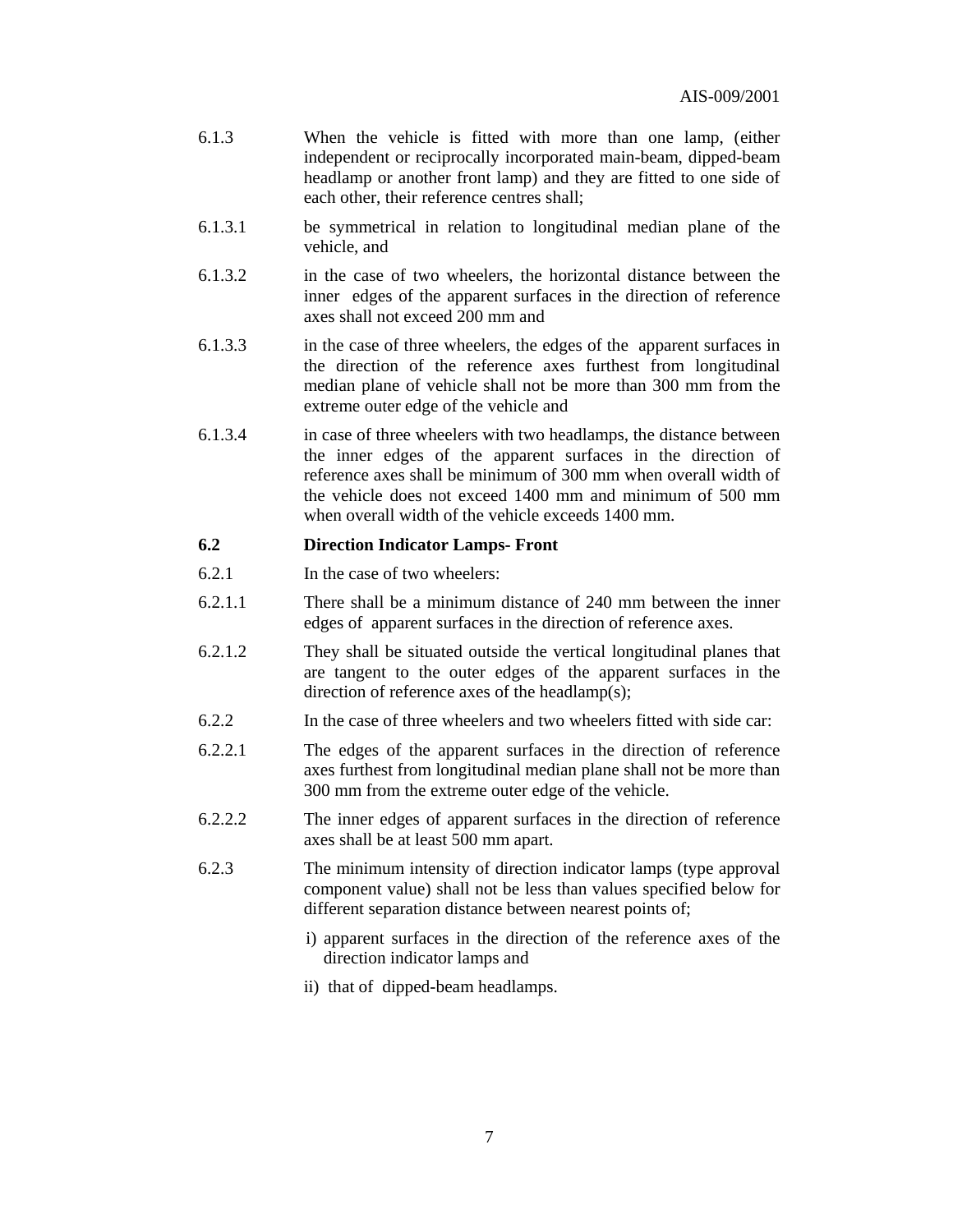|           | <b>Separation distance (mm)</b> | <b>Minimum</b>                     |
|-----------|---------------------------------|------------------------------------|
| More than | up to                           | <b>Indicator</b><br>Intensity (cd) |
|           |                                 |                                    |
| 20        |                                 | 250                                |
|           | 75                              | 175                                |
|           |                                 |                                    |

#### 6.2.3.1 **Transitory provision:** Till type approval of direction indicator lamps is implemented.

 If the separation distance is more than 75 mm, the requirements of this para, are deemed to be complied with.

 If the separation distance is not more than 75 mm, the intensity of the front direction indicator lamps shall be measured as per the procedure given in ECE regulation 50

#### **6.3 Direction Indicator Lamps-Rear**

- 6.3.1 In the case of two wheelers, the distance between the inner edges of the apparent surfaces in the direction of reference axes of rear indicator lamps shall be at least 180 mm subject to compliance with the requirements given in para 4.12 of AIS-008, even when registration number plate is fitted.
- 6.3.2 In the case of three wheelers, and two wheelers fitted with side car, the condition given in 6.2.2 shall be applicable.

#### **6.4 Rear Position Lamp (Tail Lamp)**

- 6.4.1 The reference centre shall be located on longitudinal median plane of the vehicle if there is only one rear position lamp or, if there are two rear position lamps, these shall be symmetrical to longitudinal median plane of the vehicle.
- 6.4.2 In the case of vehicles with two rear wheels, and two wheelers fitted with side car, the edges of the apparent surfaces in the direction of the reference axes furthest from longitudinal median plane of vehicle shall not be more than 300 mm from the extreme outer edge of the vehicle.
- 6.4.3 In the case of three wheelers, the distance between the inner edges of the apparent surfaces in the direction of reference axes shall be minimum of 400 mm when overall width of the vehicle does not exceed 1400 mm and minimum of 600 mm. when overall width of the vehicle exceeds 1400 mm.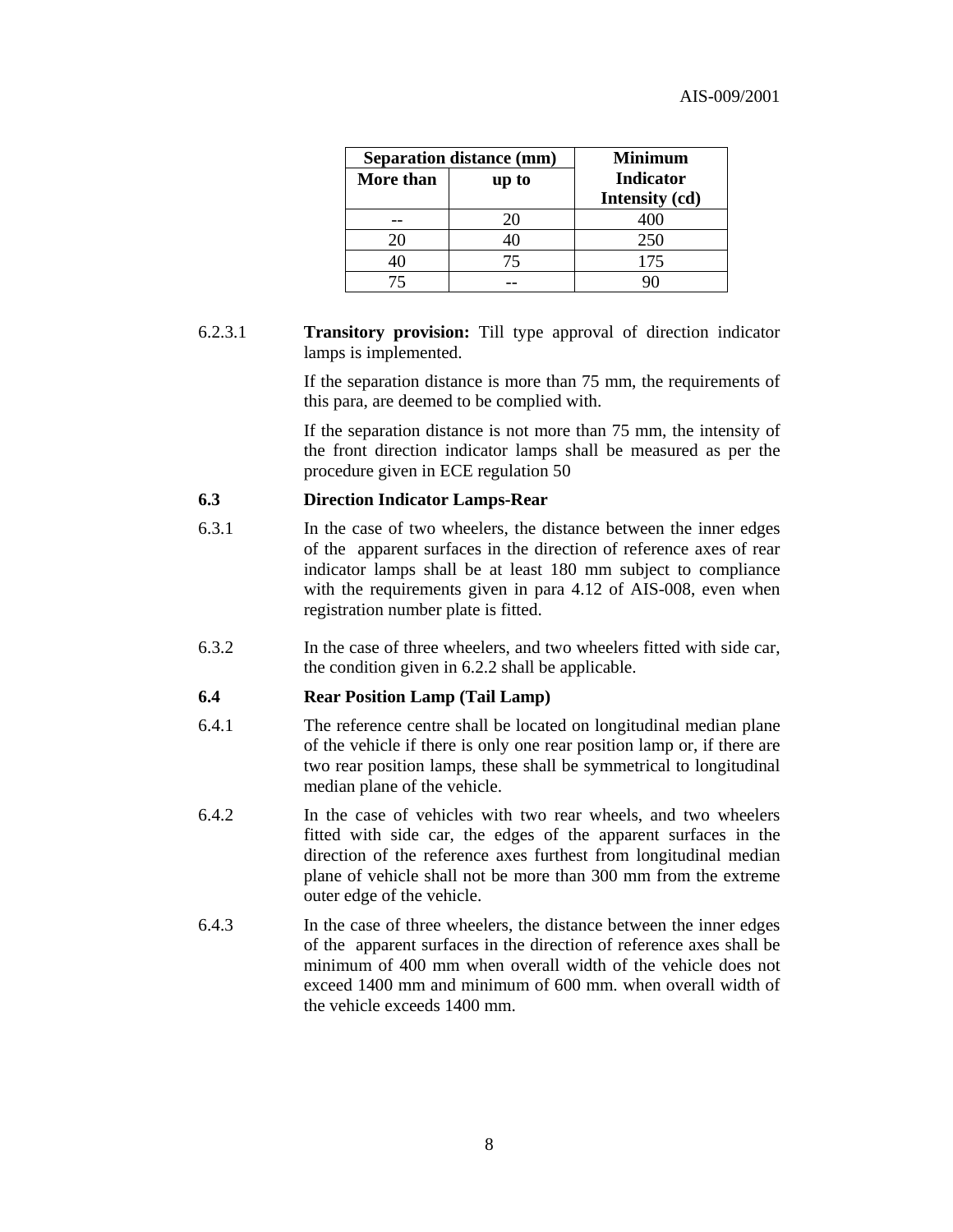- 6.4.4 In the case of two wheelers with a side car, one rear position lamp shall be fitted on side car, in addition to those fitted on the two wheeler.
- **6.5 Stop Lamp:** Same conditions prescribed for Rear Position Lamp (6.4) shall be applicable.

#### **6.6 Rear Retro-Reflector**

- 6.6.1 The reference centre shall be located on longitudinal median plane of the vehicle if there is only one retro-reflector. If there are two retro-reflectors, these shall be symmetrical to longitudinal median plane of the vehicle.
- 6.6.2 In addition, in the case of three wheelers and two wheelers fitted with a side car, the edges of the illuminating surfaces furthest from longitudinal median plane of vehicle shall not be more than 300 mm from the extreme outer edge of the vehicle. The distance between the inner edges of the illuminating surfaces shall be minimum of 400 mm when overall width of the vehicle does not exceed 1400 mm and minimum of 500 mm. when overall width of the vehicle exceeds 1400 mm.

#### **6.7 Front Position Lamp**

- 6.7.1 An independent front position lamp, if fitted above or below another front lamp, the reference centre of front position lamp shall be located on longitudinal median plane of the vehicle.
- 6.7.2 An independent front position lamp if fitted to one side of another front lamp, reference centre shall be symmetrical in relation to longitudinal median plane of the vehicle.
- 6.7.3 A front position lamp that is reciprocally incorporated with another front lamp shall be fitted in such a way that its reference centre lies on longitudinal median plane of the vehicle.
- 6.7.4 Two front position lamps, of which one or both are combined with another front lamp, shall be installed in such a way that their reference centres are symmetrical in relation to longitudinal median plane of the vehicle.
- 6.7.5 In the case of three wheelers and two wheelers fitted with side car, the edges of the apparent surfaces in the direction of reference axes furthest from longitudinal median plane of vehicle shall not be more than 300 mm from the extreme outer edge of the vehicle.
- 6.7.6 In the case of three wheelers, the distance between the inner edges of the apparent surfaces in the direction of reference axes shall be minimum of 400 mm when overall width of vehicle does not exceed 1400 mm and minimum of 600 mm when overall width of vehicle exceeds 1400 mm.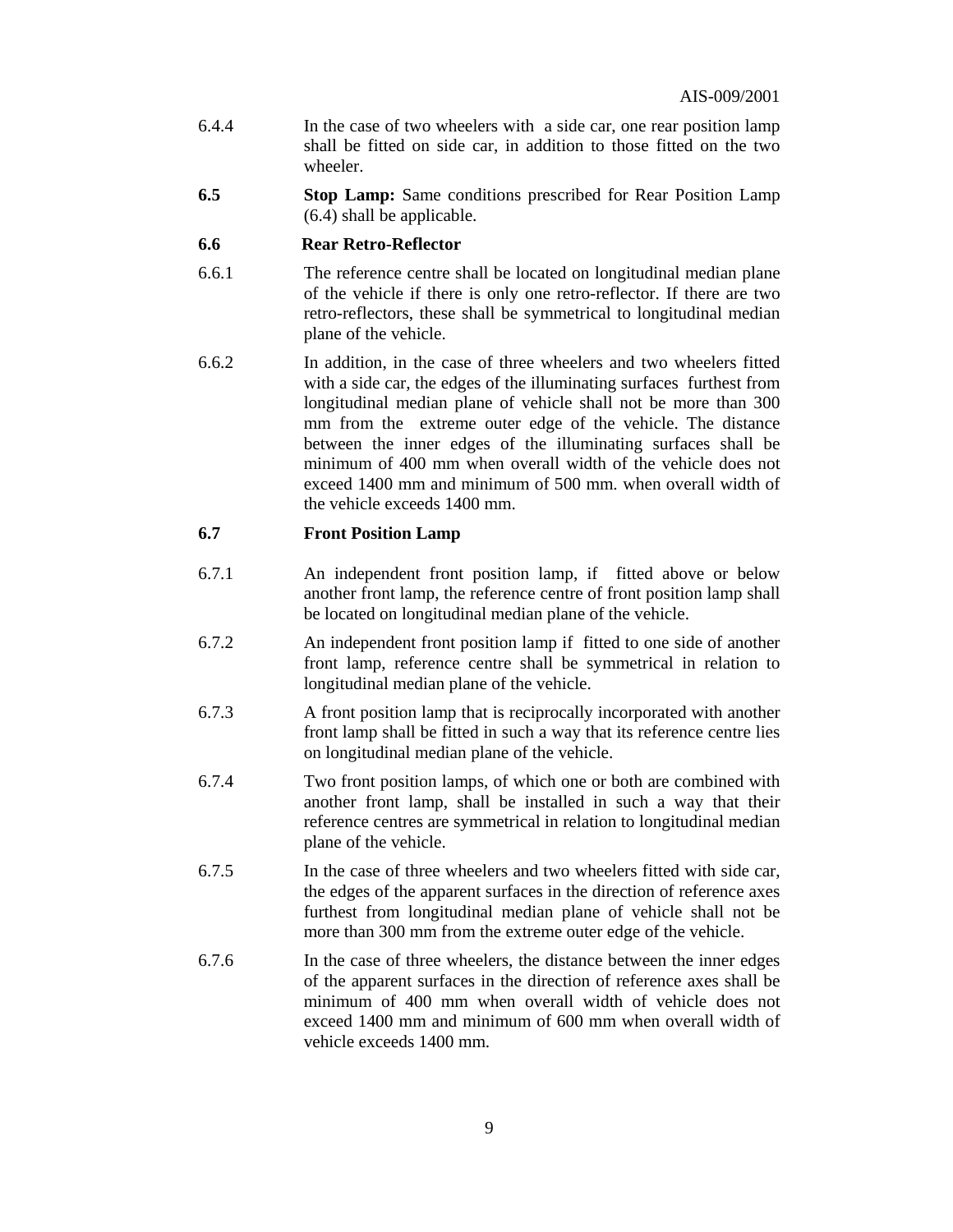- **6.8 Hazard Warning Lamp:** The conditions given in 6.2 and 6.3 shall be applicable.
- **6.9 Reversing Lamp:** In case of two reversing lamps, they shall be mounted at rear, symmetrical with respect to longitudinal median plane of the vehicle. If there is only one, it may be mounted to one side of the vehicle at rear.
- **7.0 LOCATION LONGITUDINAL**
- **7.1 Head Lamp Main-Beam, Dipped-Beam and Front Position Lamp**
- 7.1.1 These lamps shall be at the front of the vehicle. This requirement is considered to have been met if the light emitted does not disturb the driver either directly or indirectly by means of rear-view mirrors and/or other reflective surfaces on the vehicle.
- 7.1.2 In any case, the distance between the edge of the apparent surfaces in the direction of the reference axes of any independent mainbeam headlamp and the edge of that of dipped-beam headlamp shall not exceed 200 mm.
- 7.1.3 In the case of two main-beam headlamps the distance separating the apparent surfaces in the direction of reference axes of these two main-beam headlamps shall not exceed 200 mm.
- 7.1.4 In the case of two dipped-beam headlamps the distance separating the apparent surfaces in the direction of the reference axes of these dipped-beam headlamps shall not exceed 200 mm.

## **7.2 Direction Indicator Lamps and Hazard Warning Lamp**

The distance towards front between the transverse plane corresponding to the longitudinal rearmost extremity of the vehicle and the centre of reference of rear indicators shall not exceed 300 mm.

#### **7.3 Rear Position Lamp (Tail Lamp), Stop Lamp and Rear Retro-Reflector**

These shall be fitted at the rear of the vehicle.

#### **7.4 Side Retro-Reflector**

They shall be fitted so that, under normal conditions, side retroreflector cannot be masked by the rider or passenger nor by their clothing.

#### **8.0 LOCATION - HEIGHT**

**8.1** The height above ground level shall be as specified below, in Table 2.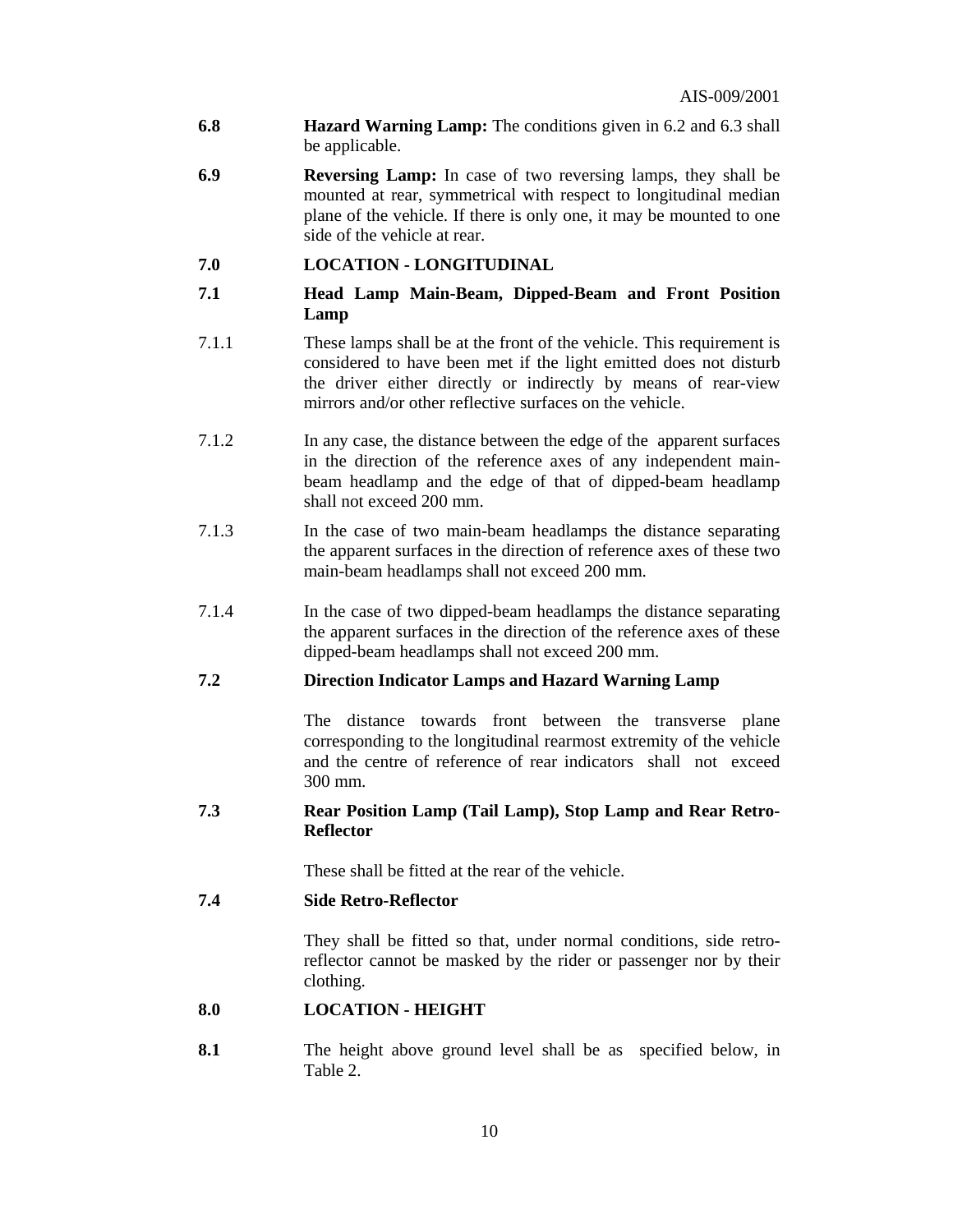**8.2** In the case of three wheelers with only one head lamp, minimum height permitted for front position lamp shall be 800 mm.

#### **9.0 LOCATION OF THE REAR REGISTRATION MARK ILLUMINATING LAMP**

The positions shall be such that the lamp illuminates the area reserved for rear registration mark.

|                 | Table 2: Height of Lamps (See 8.1)           |                  |                |  |  |
|-----------------|----------------------------------------------|------------------|----------------|--|--|
|                 | Lamp                                         | <b>Minimum</b>   | <b>Maximum</b> |  |  |
| a)              | Main-Beam Head Lamp                          | $450 \text{ mm}$ | 1200 mm        |  |  |
| b)              | Dipped-Beam Head Lamp                        | 450 mm           | 1200 mm        |  |  |
| $\mathcal{C}$ ) | Direction Indicator Lamps and Hazard Warning | 350 mm           | 1500 mm        |  |  |
|                 | Lamps                                        |                  |                |  |  |
| d)              | Rear Position Lamp (Tail Lamp)               | 350 mm           | $1500$ mm      |  |  |
| e)              | Rear Retro-Reflector                         | $250$ mm         | $900$ mm       |  |  |
| f)              | Stop Lamp                                    | 350 mm           | 1500 mm        |  |  |
| g'              | <b>Front Position Lamp</b>                   | 350 mm           | 1500 mm        |  |  |
| h)              | Reversing Lamp                               | $250$ mm         | 1200 mm        |  |  |
|                 | Side Retro-Reflector                         | 300 mm           | $900$ mm       |  |  |

#### **10.0 GEOMETRIC VISIBILITY**

- **10.1 Rear Registration Mark Illuminating Lamp:** The positions shall be such that the lamp illuminates the area reserved for rear registration mark.
- **10.2 Main-Beam Head Lamp:** The visibility of the illuminating surface, including its visibility in areas which do not appear to be illuminated in the direction of observation considered, shall be ensured within a divergent space defined by generating lines based on the perimeter of the illuminating surface and forming an angle of not less than  $5^{\circ}$  with the axis of reference of head lamp. The origin of angles of geometric visibility is the perimeter of the projection of the illuminating surface on a transverse plane tangent to the foremost part of the lens of head lamp.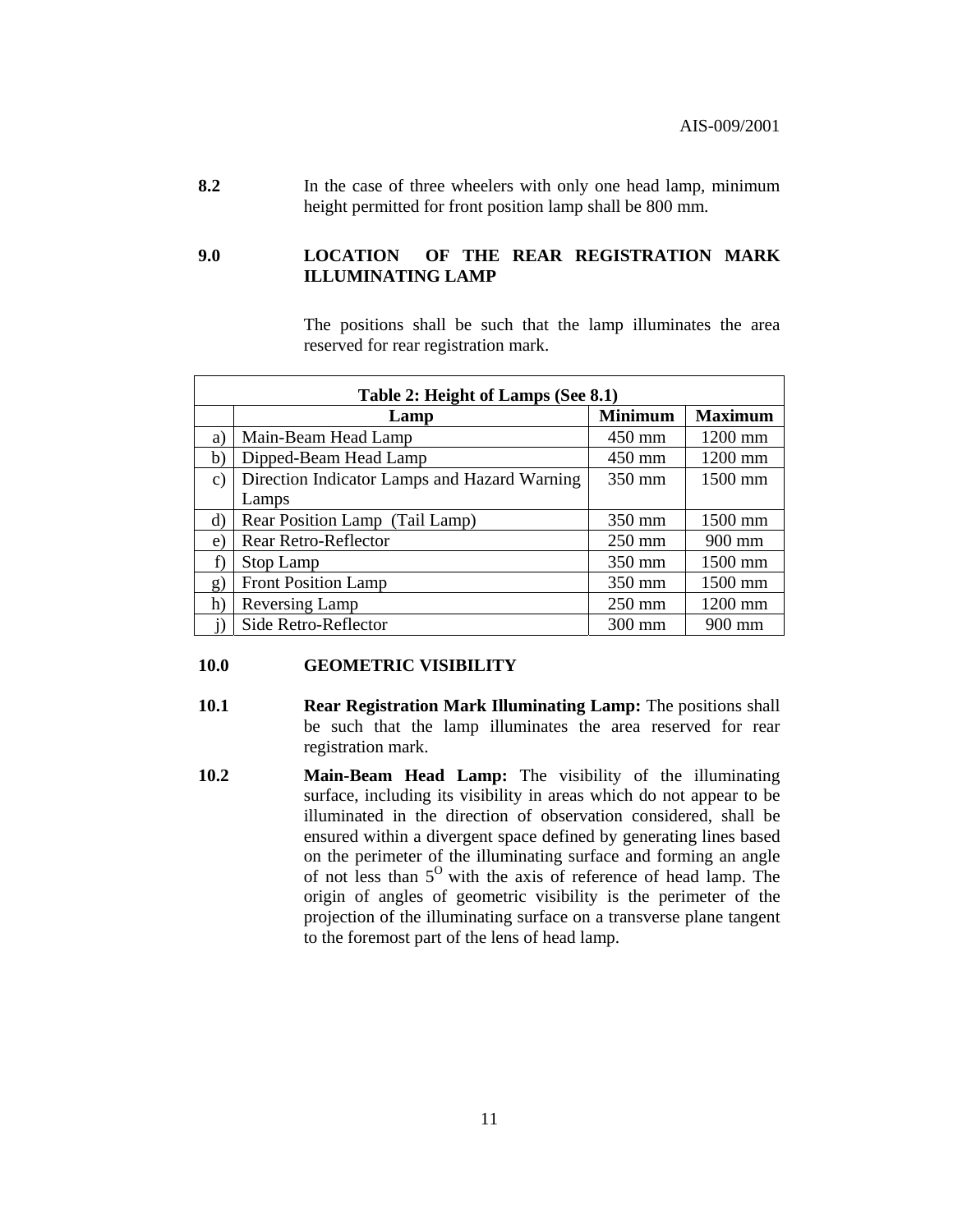**10.3 Other lamps:** The minimum geometric visibility of other lamps as specified by the vertical angle  $\alpha$  and horizontal angle  $\beta$  shall be as given in Table 3.

| Table 3: Geometric Visibility Requirements (See 10.3) |                                                                           |                                     |                   |                                      |            |                                           |                     |
|-------------------------------------------------------|---------------------------------------------------------------------------|-------------------------------------|-------------------|--------------------------------------|------------|-------------------------------------------|---------------------|
| Lamp                                                  |                                                                           | <b>Vertical Angle</b><br>$(\alpha)$ |                   | <b>Horizontal Angle</b><br>$(\beta)$ |            |                                           |                     |
|                                                       |                                                                           | $Up-$                               | Down-             | If one lamp                          |            |                                           | If two lamps        |
|                                                       |                                                                           | ward                                | ward              | <b>Right</b>                         | Left       | Out-                                      | In-                 |
|                                                       |                                                                           |                                     |                   |                                      |            | ward                                      | ward                |
| a)                                                    | Dipped-beam Headlamp<br>(See also $10.5$ )                                | $15^\circ$                          | $10^{0}$          | $45^\circ$                           | $45^\circ$ | $45^\circ$                                | $10^{0}$            |
| b)                                                    | Direction Indicator Lamps<br>& Hazard warning lamps<br>(See also $10.4$ ) | $15^\circ$                          | $\overline{15^0}$ |                                      |            | As per figures 1(a), 1(b), 1(c) &<br>1(d) |                     |
| $\mathbf{c})$                                         | <b>Rear Position Lamp</b><br>(Tail Lamp) (See also<br>10.4)               | $15^\circ$                          | $15^\circ$        | $80^\circ$                           | $80^\circ$ | $80^\circ$                                | $45^\circ$          |
| $\rm d$                                               | Rear Retro-Reflector<br>(See also $10.4$ )                                | $15^\circ$                          | $15^{\circ}$      | $30^{\circ}$                         | $30^\circ$ | $30^{\overline{0}}$                       | $15^{\overline{0}}$ |
| e)                                                    | Stop Lamp (See also 10.4)                                                 | $15^\circ$                          | $15^{\circ}$      | $45^\circ$                           | $45^\circ$ | $45^\circ$                                | $30^\circ$          |
| f)                                                    | <b>Front Position Lamp</b><br>(See also $10.4$ )                          | $15^\circ$                          | $15^{\circ}$      | $80^\circ$                           | $80^\circ$ | $80^\circ$                                | $45^\circ$          |
| g)                                                    | Reversing Lamp<br>(See also $10.4$ )                                      | $15^{\circ}$                        | $5^{\rm o}$       | $45^\circ$                           | $45^\circ$ | $45^\circ$                                | $30^{\overline{0}}$ |
| h)                                                    | Side Retro-Reflector<br>(See also $10.4$ )                                | $15^{\circ}$                        | $15^{\circ}$      | $30^\circ$                           | $30^\circ$ | Not applicable                            |                     |

**10.4** In the case of all lamps other than dipped-beam head lamp, a minimum downward of  $5^{\circ}$  angle of geometric visibility is accepted if height of the lamp from ground does not exceed 750 mm.

**10.5** In case of three wheelers fitted with only one dipped-beam head lamp, the geometric visibility shall be same as that prescribed for front position lamp.

#### **11.0 ALIGNMENT**

- **11.1** The following lamps shall be aligned towards the front: (See also 5.3)
	- a) main-beam head lamp,
	- b) dipped-beam head lamp,
	- c) front direction indicator lamps,
	- d) front position lamp.

These lamps may turn with the steering.

**11.2** The vertical inclination of dipped-beam shall remain between - 0.5% and - 2.5%. If external adjusting device is present, it shall be possible to adjust the vertical inclination to the above values.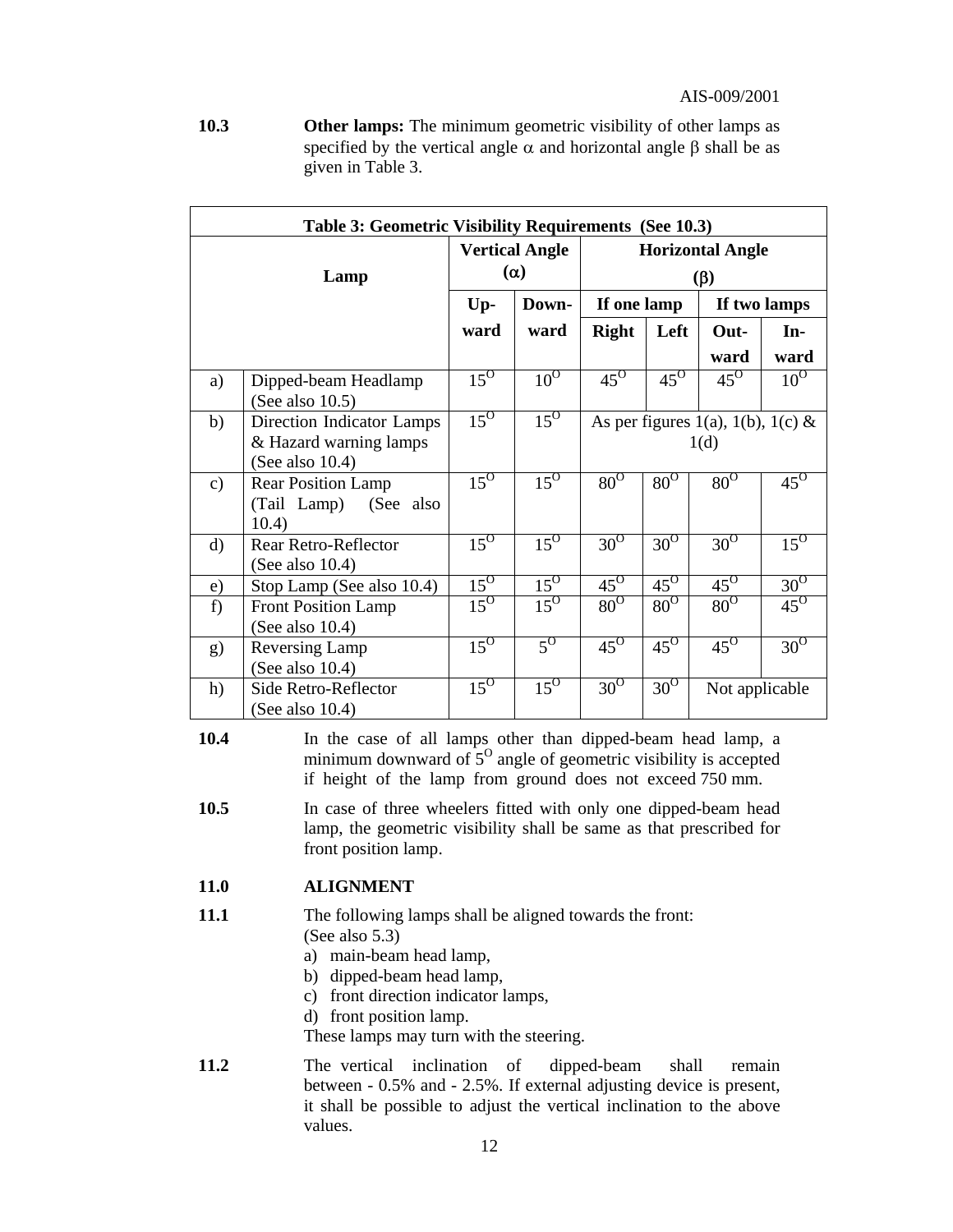#### AIS-009/2001

- **11.3** The following lamps shall be aligned towards the rear:
	- (See also 5.3)
	- a) rear position lamp (tail lamp),
	- b) stop lamp,
	- c) rear direction indicator lamp,
	- d) reversing lamp.

## **12.0 GROUPING WITH OTHER LAMPS**

**12.1** The lamps may be grouped with other lamps as in **Table 4.**

| Table 4: Grouping of Lamps (See 12.1) |  |
|---------------------------------------|--|
|---------------------------------------|--|

|               | Lamp                         | May be grouped with                         |
|---------------|------------------------------|---------------------------------------------|
| a)            | Main-beam Head Lamp          | Dipped-beam head lamp and other front lamps |
| b)            | Dipped-beam Head Lamp        | Main-beam head lamp and other front lamps   |
| $\mathbf{c})$ | Direction Indicator Lamps    | One or more lamps                           |
|               | and Hazard Warning Lamps     |                                             |
| d)            | Rear Position Lamp<br>(Tail) | Any other rear lamp                         |
|               | Lamp)                        |                                             |
| e)            | Rear Retro-Reflector         | Any other rear lamp                         |
| $\rm d$       | Stop Lamp                    | One or more other rear lamps                |
| e)            | Rear Registration<br>Mark    | One or more other rear lamps                |
|               | <b>Illuminting Lamp</b>      |                                             |
| f)            | <b>Front Position Lamp</b>   | Any other front lamp                        |
| g)            | Reversing Lamp               | Any other rear lamp                         |
| h)            | Side Retro-Reflector         | Any other light-signalling device           |

## **13.0 COMBINING WITH OTHER LAMPS**

The lamps may be combined with other lamps as in Table 5.

|               | Table 5: Combining with Other Lamps (See 13.1) |                                          |  |  |  |
|---------------|------------------------------------------------|------------------------------------------|--|--|--|
|               | Lamp                                           | May be combined with                     |  |  |  |
| a)            | Main-beam Head Lamp                            | No other lamp                            |  |  |  |
| b)            | Dipped-beam Head Lamp                          | No other lamp                            |  |  |  |
| $\mathbf{c})$ | Direction Indicator Lamps<br>and               | No other lamp                            |  |  |  |
|               | <b>Hazard Warning Lamps</b>                    |                                          |  |  |  |
| $\rm d$       | Rear Position Lamp (Tail Lamp)                 | Rear registration mark illuminating lamp |  |  |  |
| e)            | Rear Retro-Reflector                           | No specific requirement                  |  |  |  |
| $\rm d$       | Stop Lamp                                      | No other lamp                            |  |  |  |
| e)            | Registration<br>Mark<br>Rear                   | Rear position lamp (Tail Lamp)           |  |  |  |
|               | <b>Illuminating Lamp</b>                       |                                          |  |  |  |
| f)            | <b>Front Position Lamp</b>                     | No other lamp                            |  |  |  |
| g)            | Reversing Lamp                                 | No other lamp                            |  |  |  |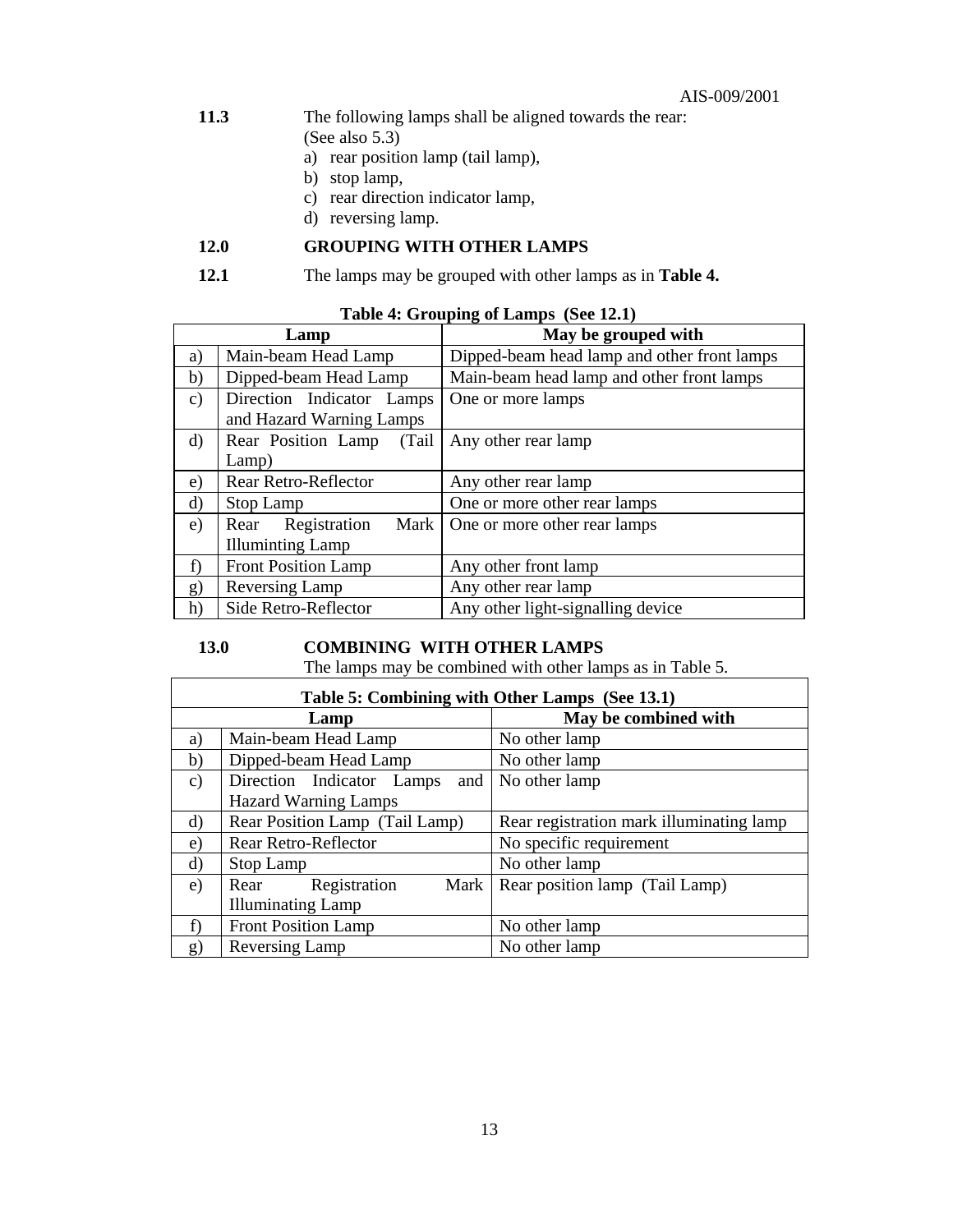#### **14. RECIPROCALLY INCORPORATED WITH OTHER LAMPS**

**14.1 11.1** The lamps may be reciprocally incorporated with other lamps as in Table 6.

|               | Lamp                                | May be reciprocally incorporated with    |
|---------------|-------------------------------------|------------------------------------------|
| a)            | Main-Beam Head Lamp                 | Dipped-Beam Head lamp, front position    |
|               |                                     | lamp, front fog lamp                     |
| b)            | Dipped-Beam Head Lamp               | Head lamp main-beam, front position      |
|               |                                     | lamp and front fog lamp.                 |
| $\mathbf{c})$ | Direction Indicator Lamps and       | No other lamp.                           |
|               | <b>Hazard Warning Lamps</b>         |                                          |
| d)            | <b>Rear Position Lamp</b>           | Stop lamp, rear retro-reflector or both, |
|               |                                     | rear fog lamp.                           |
| e)            | Rear Retro-Reflector                | No specific requirement.                 |
| d)            | Stop Lamp                           | Rear position lamp.                      |
| e)            | Rear Regist. Mark Illuminating Lamp | No other lamp.                           |
| f)            | <b>Front Position Lamp</b>          | Any other front lamp.                    |
| g)            | Reversing Lamp                      | No other lamp.                           |

**Table 6: Reciprocal Incorporation with Other Lamps (See 14.1)** 

#### **15. ELECTRICAL CONNECTIONS**

#### **15.1 Main and Dipped-beam Head Lamps**

 The main-beam headlamps shall light simultaneously. Dippedbeam headlamps shall light simultaneously. All main-beam headlamps shall light when they are switched from dipped-beam to main-beam. All main-beam headlamps shall be extinguished simultaneously when switched from main-beam to dipped-beam. The dipped-beam headlamps may remain lit at the same time as the main-beam headlamps.

#### **15.2 Direction Indicator lamps**

 It shall be possible to switch on direction indicator lamps independently of other lamps. All direction indicator lamps on one side of a vehicle shall be switched on and off by means of single control.

#### **15.3 Rear Position Lamp (Tail Lamp)**

 Shall light simultaneously with dipped-beam head lamp, mainbeam headlamp, rear registration mark illuminating lamp, and if fitted, front position lamp.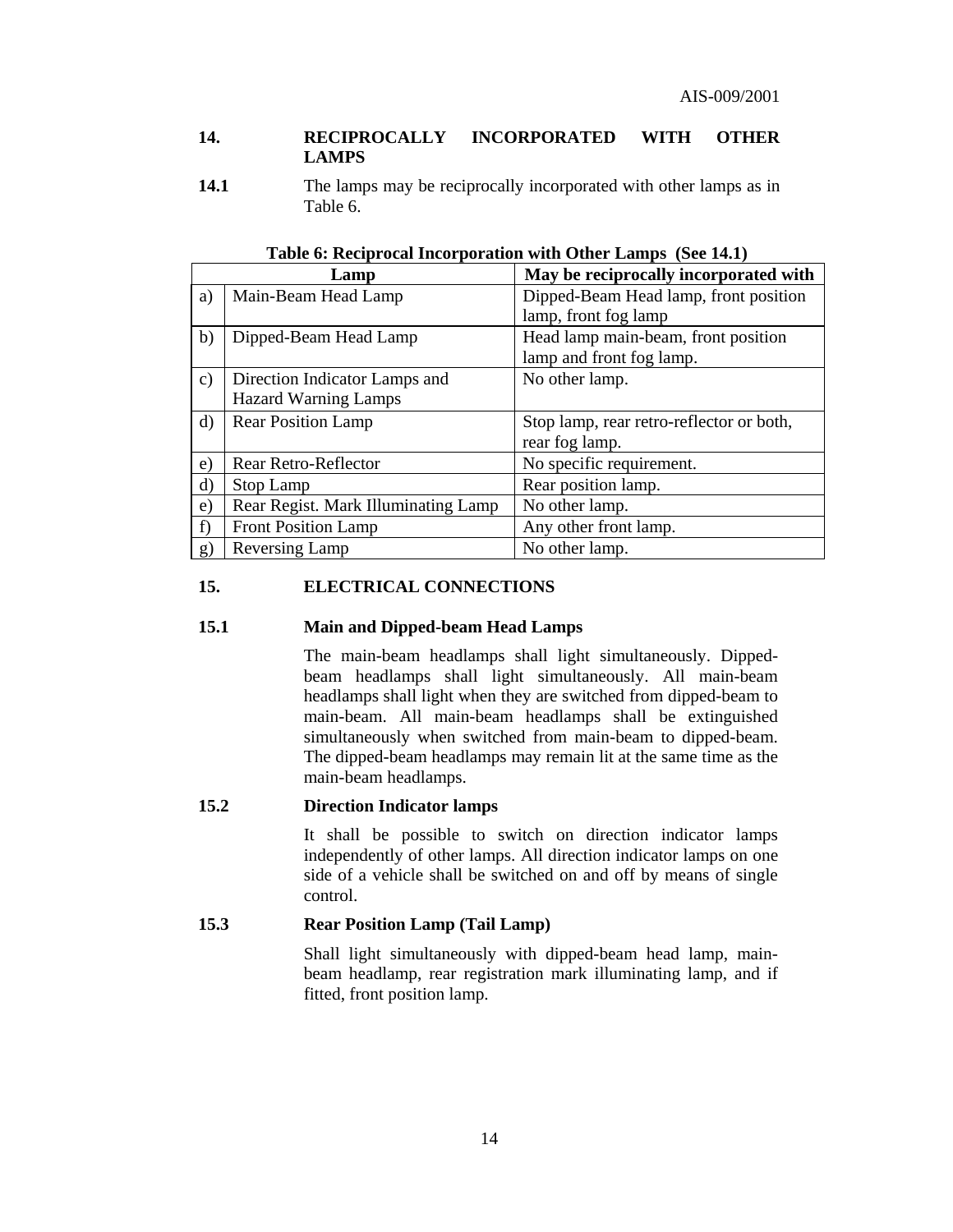| 15.4 | AIN-002/2001<br><b>Stop Lamp</b>                                                                                                                                                                                                                                                                                                                                                                                                             |  |  |  |  |  |
|------|----------------------------------------------------------------------------------------------------------------------------------------------------------------------------------------------------------------------------------------------------------------------------------------------------------------------------------------------------------------------------------------------------------------------------------------------|--|--|--|--|--|
|      | In the case of two wheelers, stop lamp shall light up on actuation<br>of any of the controls, which actuate the brakes on any wheel. In<br>the case of three wheelers, it shall light up on actuation of the foot<br>operated brake control.                                                                                                                                                                                                 |  |  |  |  |  |
| 15.5 | <b>Rear Registration Mark Illuminating Lamp</b>                                                                                                                                                                                                                                                                                                                                                                                              |  |  |  |  |  |
|      | Shall light simultaneously with dipped-beam headlamp, main-<br>beam headlamp, front position lamp and rear position lamp.                                                                                                                                                                                                                                                                                                                    |  |  |  |  |  |
| 15.6 | <b>Front Position Lamp (if fitted)</b>                                                                                                                                                                                                                                                                                                                                                                                                       |  |  |  |  |  |
|      | Shall light simultaneously with dipped-beam head lamp, main-<br>beam headlamp, rear registration mark illuminating lamp and rear<br>position lamp.                                                                                                                                                                                                                                                                                           |  |  |  |  |  |
| 15.7 | <b>Hazard warning lamp</b>                                                                                                                                                                                                                                                                                                                                                                                                                   |  |  |  |  |  |
|      | The signal shall be actuated by a separate control, which enables<br>all of direction<br>indicators to be supplied with current<br>simultaneously.                                                                                                                                                                                                                                                                                           |  |  |  |  |  |
| 15.8 | <b>Reversing Lamp</b>                                                                                                                                                                                                                                                                                                                                                                                                                        |  |  |  |  |  |
|      | Reversing lamp shall light up on engagement of reverse gear.<br>However, it need not light up before the engine is started.                                                                                                                                                                                                                                                                                                                  |  |  |  |  |  |
| 16.0 | <b>CIRCUIT-CLOSED TELL TALE</b>                                                                                                                                                                                                                                                                                                                                                                                                              |  |  |  |  |  |
|      | The circuit-closed tell tale shall be as indicated below:                                                                                                                                                                                                                                                                                                                                                                                    |  |  |  |  |  |
| 16.1 | <b>Main-Beam Head Lamp:</b> Shall be as per IS:14413-1996                                                                                                                                                                                                                                                                                                                                                                                    |  |  |  |  |  |
| 16.2 | <b>Dipped-Beam Head Lamp:</b> Optional. If fitted, it shall be a green<br>non flashing indicator light.                                                                                                                                                                                                                                                                                                                                      |  |  |  |  |  |
| 16.3 | <b>Direction Indicator lamps:</b> It shall be possible for rider from his<br>riding seat to make out that direction indicating lamps are<br>functioning correctly. Tell tale, if provided, shall be as per IS<br>14413 - 1996, as an operational tell tale, it shall<br>remain<br>extinguished or remain alight without flashing or show a marked<br>change of frequency in the event of malfunction of any of direction<br>indicator lamps. |  |  |  |  |  |
| 16.4 | Stop Lamp: Prohibited.                                                                                                                                                                                                                                                                                                                                                                                                                       |  |  |  |  |  |
| 16.5 | <b>Rear Position Lamp (Tail Lamp):</b> Optional. The device<br>provided, where appropriate, for front position lamp may fulfill its<br>function.                                                                                                                                                                                                                                                                                             |  |  |  |  |  |
| 16.6 | Rear Registration Mark Illuminating Lamp: Optional. Its<br>function may be fulfilled by the device provided, where<br>appropriate, for front position lamp                                                                                                                                                                                                                                                                                   |  |  |  |  |  |
| 16.7 | Front Position Lamp: Non-flashing green indicator light is<br>mandatory. This telltale is not required if instrument lighting can<br>only be switched on or off together with front position lamp.                                                                                                                                                                                                                                           |  |  |  |  |  |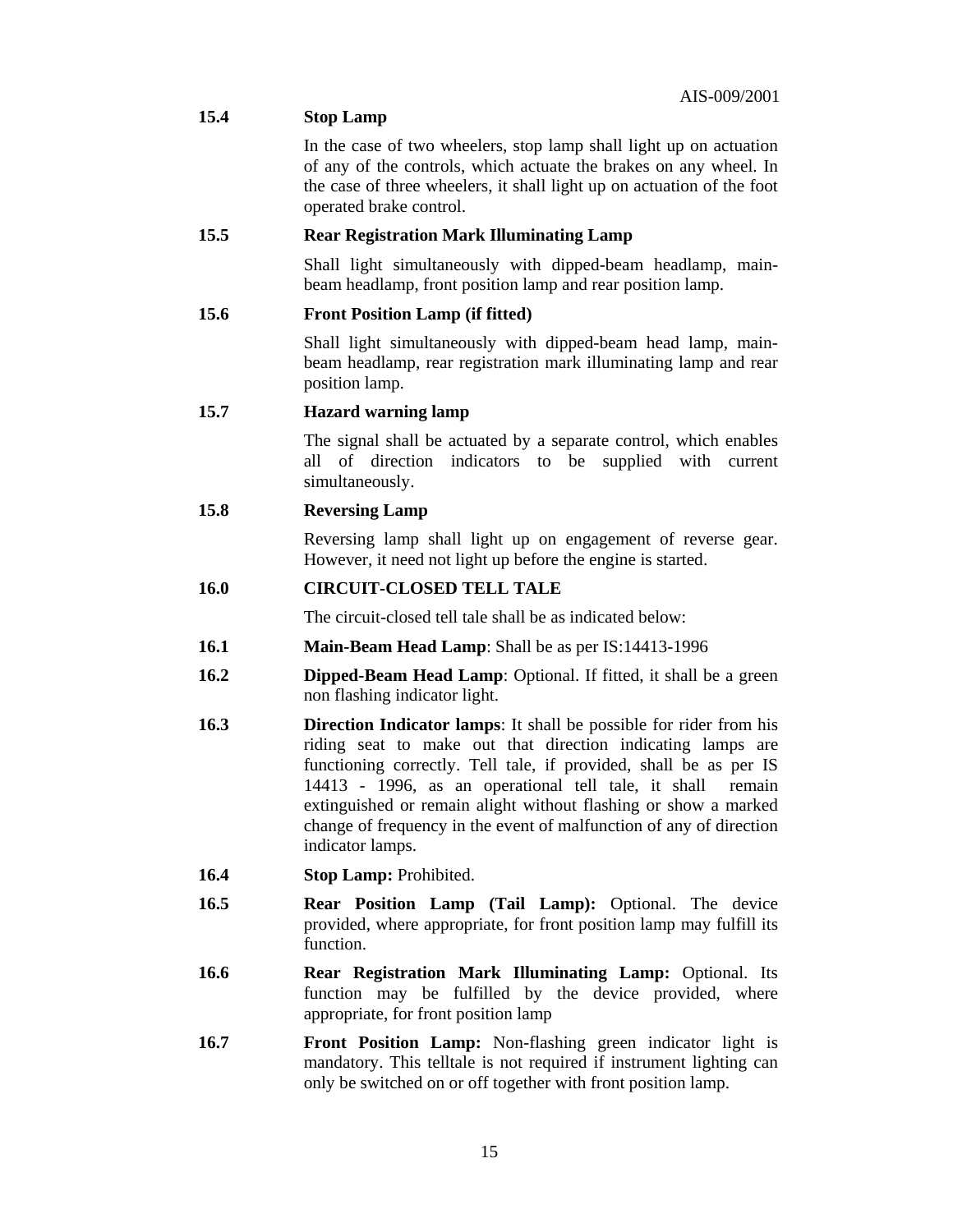- **16.8 Rear Fog Lamp:** If fitted with a rear fog lamp, non-flashing amber indicator light is compulsory.
- **16.9 Hazard Warning Lamp:** It shall be in the form of a red flashing light or, if there is no separate telltale, the simultaneous operation of the telltales specified in 16.3 is permitted.
- **16.10 Reversing Lamp:** Optional.

#### **17. OTHER REQUIREMENTS**

#### **17.1 Main-Beam Head Lamp**

17.1.1 The aggregate maximum intensity of main-beam headlamps which may be lit at the same time shall not exceed 225000 cd which corresponds to a reference value of 75. The sum of reference values of main-beam headlamps based on type approval results of main-beam head lamp shall not exceed 75. The reference value of maximum intensity of main-beam head lamp shall be calculated as:

Reference Value =  $0.208$  X  $E_M$ 

 Reference value shall be rounded off to 7.5, 10, 12.5, 17.5, 20, 25, 27.5, 30, 37.5, 40, 45 and 50.

Where  $E_M$  is the maximum illumination produced on the screen by main-beam headlamps, when tested as per AIS-010.

17.1.2 Till the type approval of head lamps as per AIS-010 is implemented, the following transitory provision shall be followed:

> In the case of main-beam headlamps fitted with halogen bulbs, the maximum intensity of headlamps shall be measured.

> Method of measurement for the maximum illumination, prescribed in ECE Regulation 20 shall be followed.

> In the case of head lamps fitted with other filament lamps (such as S4, R2 etc.) a reference value of 10 shall be assigned for each main-beam head lamp.

#### **17.2 Direction Indicator lamps**

- 17.2.1 The characteristics listed below shall be measured with electrical generator supplying current only to those circuits that are essential to operation of engine and lighting devices.
- 17.2.2 Actuation of the light-signalling device control shall be followed by illumination of the lamp within a maximum of one second and initial extinction of the lamp within a maximum of one and a half seconds.
- 17.2.3 In the case of all vehicles direction indicator lamps of which are supplied with direct current:
- 17.2.3.1 the flashing-light frequency shall be  $90 + 30$  times per minute;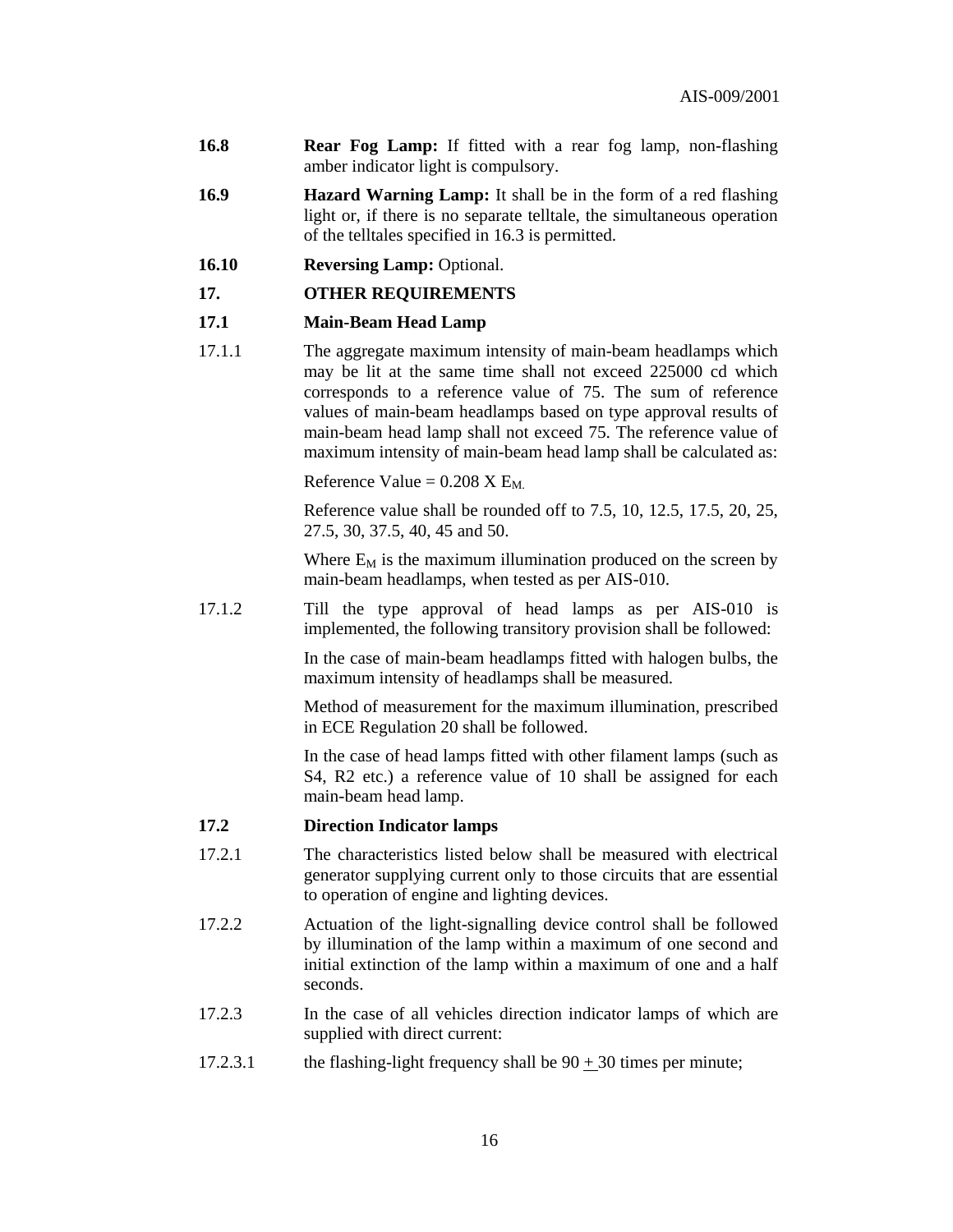- 17.2.3.2 the direction indicator lamps on the same side of the vehicle shall flash at the same frequency and in phase.
- 17.2.4 Where a vehicle is fitted with direction indicator lamps which are supplied with alternating current, when the engine speed lies between idling and 100% of engine RPM at max. power, declared by the manufacturer:
- 17.2.4.1 The direction indicator lamps may flash on the same side of the vehicle, either simultaneously or alternately.
- 17.2.4.2 The lamps shall flash at a frequency of  $90 + 30$  times per minute when the engine speed lies between 50 % and 100 % of the engine RPM at max. power, declared by the manufacturer.
- 17.2.4.3 The lamps shall flash at a frequency between  $(90 + 30)$  and  $(90 + 12)$ – 45) times per minute when the engine speed lies between the idling speed specified by the manufacturer and 50% of the engine RPM at max. power, declared by the manufacturer.
- 17.2.5 In the event of failure, other than a short circuit, of one direction indicator lamp, the other shall continue to flash, or remain lit, but the frequency in this state may be different from that specified.
- 17.2.6 The front lamps shall not be visible to the rear nor the rear lamps to the front within the zones defined in Figures 2 (a),  $2(b)$  and  $(2c)$ .

#### **17.3 Rear Retro-Reflector**

 The illuminating surface of retro-reflector may have parts common with any other red rear lamp situated at the rear.

#### **17.4 Hazard Warning Lamp**

- 17.4.1 The flashing-light frequency shall be 90+30 times per minute. Actuation of the light-signalling device shall be followed by illumination of the lamp within a maximum of one second and initial extinction of the lamp within a maximum of one and a half seconds.
- 17.4.2 It shall be possible to actuate hazard warning lamp even if the device for switching the engine on or off is in a position such that it is impossible for the engine to operate.

#### **17.5 Side Retro-Reflector**

 The reference axis of retro-reflectors shall be perpendicular to median longitudinal plane of the vehicle and positioned outwards. Side retro-reflectors may move in line with the steering.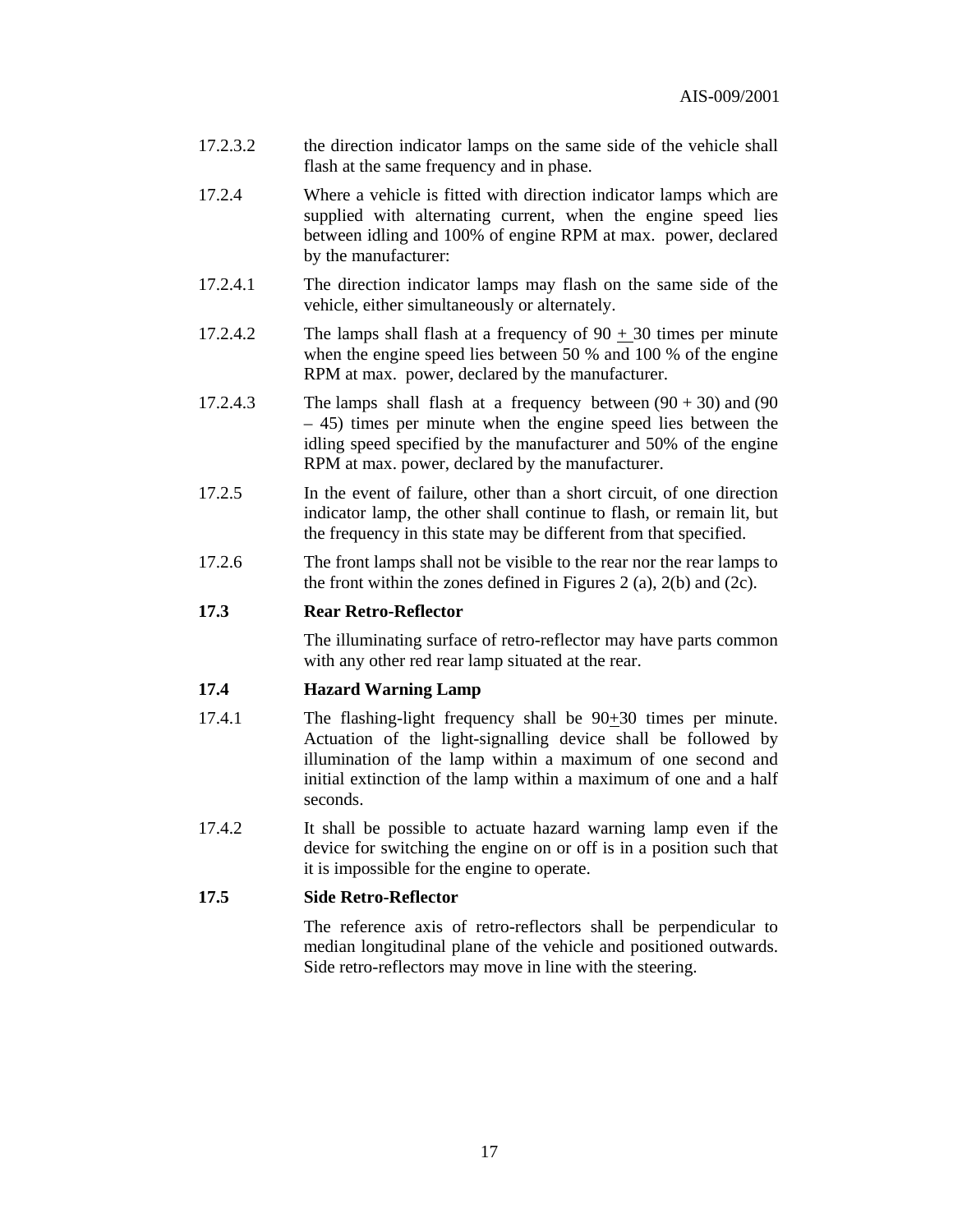#### **17.6 Pedal Retro-Reflector**

 The illuminating surface of retro-reflector shall be recessed within its frame. The reflectors shall be installed within the body of the pedal in such a way that they are clearly visible both to the front and to the rear of the vehicle. The reference axis of reflector, the shape of which shall be adopted to that of the body of the pedal, shall be put at right angles to the axis of pedal. The pedal reflectors need to be mounted only on vertical pedals which, by means of cranks or similar devices, may act as a means of propulsion instead of the engine. They need not be mounted on pedals acting as vehicle controls or solely as footrest for the driver or passenger.

#### **18.0 TECHNICAL SPECIFICATION TO BE SUBMITTED**

- **18.1 18.1 The specification submitted by the manufacturer at the time of** applying for the type approval of the vehicle to this standard shall contain at least the information the paragraphs of AIS-007 listed in 18.1.1.
- 18.1.1 **1**, 1.1, 1.2, 1.3, 1.4, 1.5, 1.6, 1.7, **2**, 2.1, 2.2, **4**, 4.1, 4.1.1, 4.1.2, 4.1.3, 4.2, **6**, 6.1,6.2, 6.3, **7**, 7.6, 7.11.2, **34**, 34.2, 34.2.1, 34.2.2, 34.3, 34.3.1, 34.3.2, 34.4, 34.4.1, 34.4.2, **40**, 40.1, 40.1.1, 40.1.2, 40.1.3, 40.1.4, 40.2, 40.2.1, 40.2.2, 40.2.3, 40.2.4, **41**, 41.1, 41.2, 41.3, **42**, 42.1, 42.2, 42.3, **43**, 43.1, 43.2, 43.3, **44**, 44.1, 44.1.1, 44.1.2, 44.1.3, 44.2, 44.2.1, 44.2.2, 44.2.3, **45**, 45.1, 45.2, 45.3, **46**, 46.1, 46.2, 46.3, **47**, 47.1, 47.1.1, 47.1.2, 47.1.3, 47.2, 47.2.1, 47.2.2, 47.2.3, 47.3, 47.3.1, 47.3.2, 47.3.3, 47.4, **48**, 48.1, 48.1.1, 48.1.2, 48.1.3, 48.2, 48.2.1, 48.2.2, 48.2.3, 48.3, 48.3.1, 48.3.2, 48.3.3, **49**, 49.1, 49.1.1, 49.1.2, 49.1.3, 49.1.4, 49.1.5, 49.2, 49.2.1, 49.2.2, 49.2.3, 49.2.4, 49.2.5, 49.3, 49.3.1, 49.3.2, 49.3.3, 49.3.4, 49.3.5, **58**, 58.4, 58.6, 58.7 and 58.9.
- **18.2** In addition, the maximum intensity of main-beam headlamps (cd) and a diagram of the vehicle indicating the location of all lights and light-signalling devices and following dimensions (in mm) shall be submitted.
	- Note 3: This para is applicable only till such time the information given in this para is incorporated in AIS-007. Once such an amendment to AIS-007 is implemented, this para will not be an additional requirement.
- 18.2.1 Along the width of the vehicle (Applicable only in case there are more than one lamps for the same function).
- 18.2.1.1 Horizontal distance between the inner edges of the illuminating surfaces/ apparent surfaces in the direction of the reference axes, as applicable.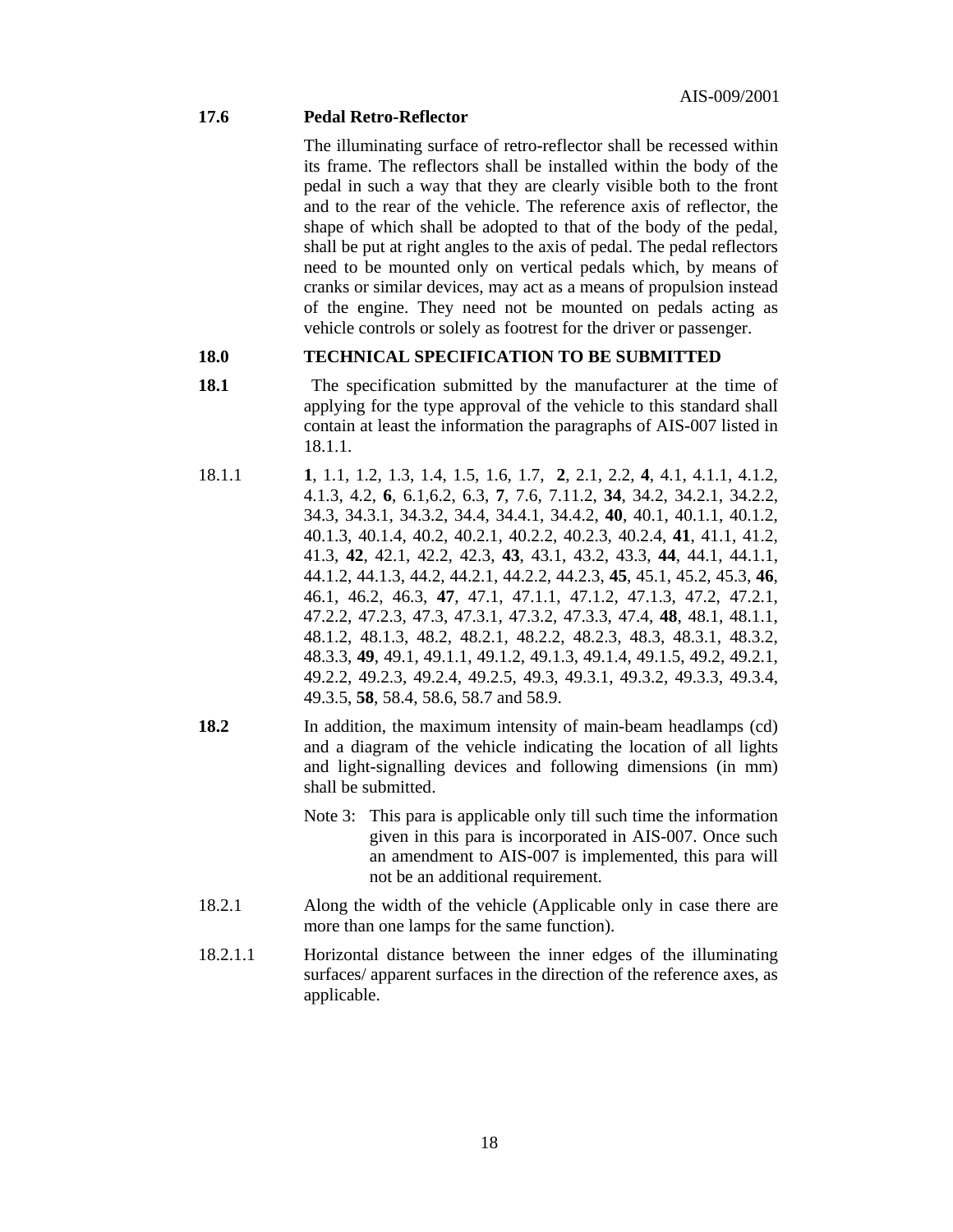- 18.2.1.2 Distance between the outermost edges of illuminating surfaces/ apparent surfaces in the direction of the reference axes, as applicable, from the extreme outer edge of the vehicle.
- 18.2.1.3 Distance between the nearest points of the apparent surfaces in the direction of reference axes of the front direction indicators and that of dipped-beam headlamps. In case this dimension is less than 75 mm, specify the intensity of front direction indicator lamp.
- 18.2.2 Along length of the vehicle where applicable: Distance between the transverse plane corresponding to the extreme longitudinal rearmost extremity of the vehicle and center of reference of the rear direction indicator lamps.
- 18.2.3 Height: Heights of highest and lowest points of the outermost illuminating surface/ apparent surface in the direction of reference axis, as applicable, from ground.
- 18.2.4 Contour of the vehicle parts limiting the geometric visibility of the lamps (where applicable).
- 18.2.5 Reference axis of device.
- 18.2.6 Location of extreme outer edge of the vehicle.
- 18.2.7 Mark of the apparent surface in the direction of reference axis or illuminating surface of the device as declared by manufacturer.
- 18.2.8 Mark of longitudinal median plane of the vehicle.
- **18.3** If the above information is submitted in a consolidated form, for the type approval of the whole vehicle, it is not necessary to submit this information again.
- **18.4** Changes in the Technical Specifications already Type Approved:
- 18.4.1 Every modification pertaining to the information declared in accordance with Para 18.1, 18.2 shall be intimated by the manufacturer to the certifying agency.
- 18.4.2 If the changes are in parameters not related to the provisions, no further action need be taken.

 If the changes are in parameters related to the provisions, the Testing Agency may then consider, whether,

- a) the model with the changed specifications still complies with provisions; or,
- b) any further verification is required to establish compliance.

 For considering whether any further verification is required or not, guidelines given in para 19 (Criteria for Extension of Approval) may be used.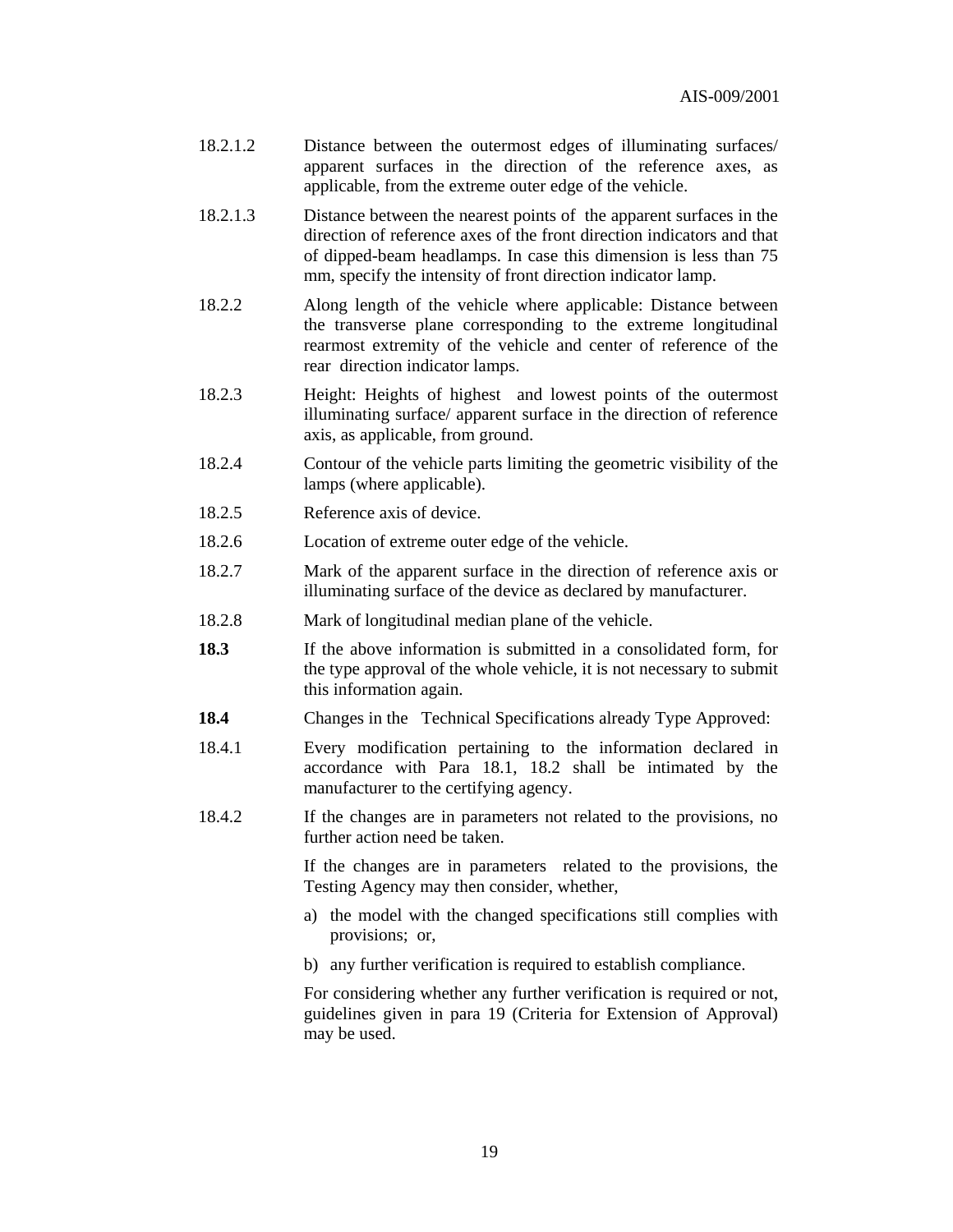- 18.4.3 In case of 18.4.2 b), verification for only those parameters which are affected by the modifications needs to be carried out
- 18.4.4 In case of fulfillment of criterion of para 18.4.2a) or after results of further verification as per para of 18.4.2 b) are successful, the approval of compliance shall be extended for the changes carried out.

#### **19.0 CRITERIA FOR EXTENSION OF APPROVAL**

- **19.1** In case of following changes, the verification shall be carried out for establishing compliance of the changed parameters to the requirements specified in this standard:
- **19.2** Number of any of the mandatory lighting and light-signalling devices and any addition to fitment of optional lamps.
- **19.3** Dimensions prescribed in Para 18.2 (or the corresponding paragraphs of AIS-007 when the amendment to AIS-007 for the incorporating the above becomes effective)
- **19.4** In case any increase in the dimensions for which a minimum value is specified or any decrease in the dimensions for which a maximum value is specified in this standard, verification on the prototype is not required if the difference between the modified dimension declared by the manufacturer and the requirement specified in this standard is more than 25 mm.
- **19.5** If there are changes in the contour of the vehicle, which increase the geometric visibility, verification on the prototype is not required.
- **19.6** While approving fitment of different makes of lighting devices or light-signalling devices, if any of the parameters specified above are affected, verification of compliance to such parameters shall be carried out.
- **19.7** For changes other than the above, the provisions given in the Preamble of Annex C of AIS 017/2000 (Procedure for Type Approval and Certification of Vehicles for Compliance to Central Motor Vehicles Rules) may be followed.

#### **20.0 CONFORMITY OF PRODUCTION REQUIREMENTS**

 Whole Vehicle COP procedure laid down by the Ministry of Road Transport and Highways shall be applicable. For the purpose of COP, verification of all parameters shall be carried out.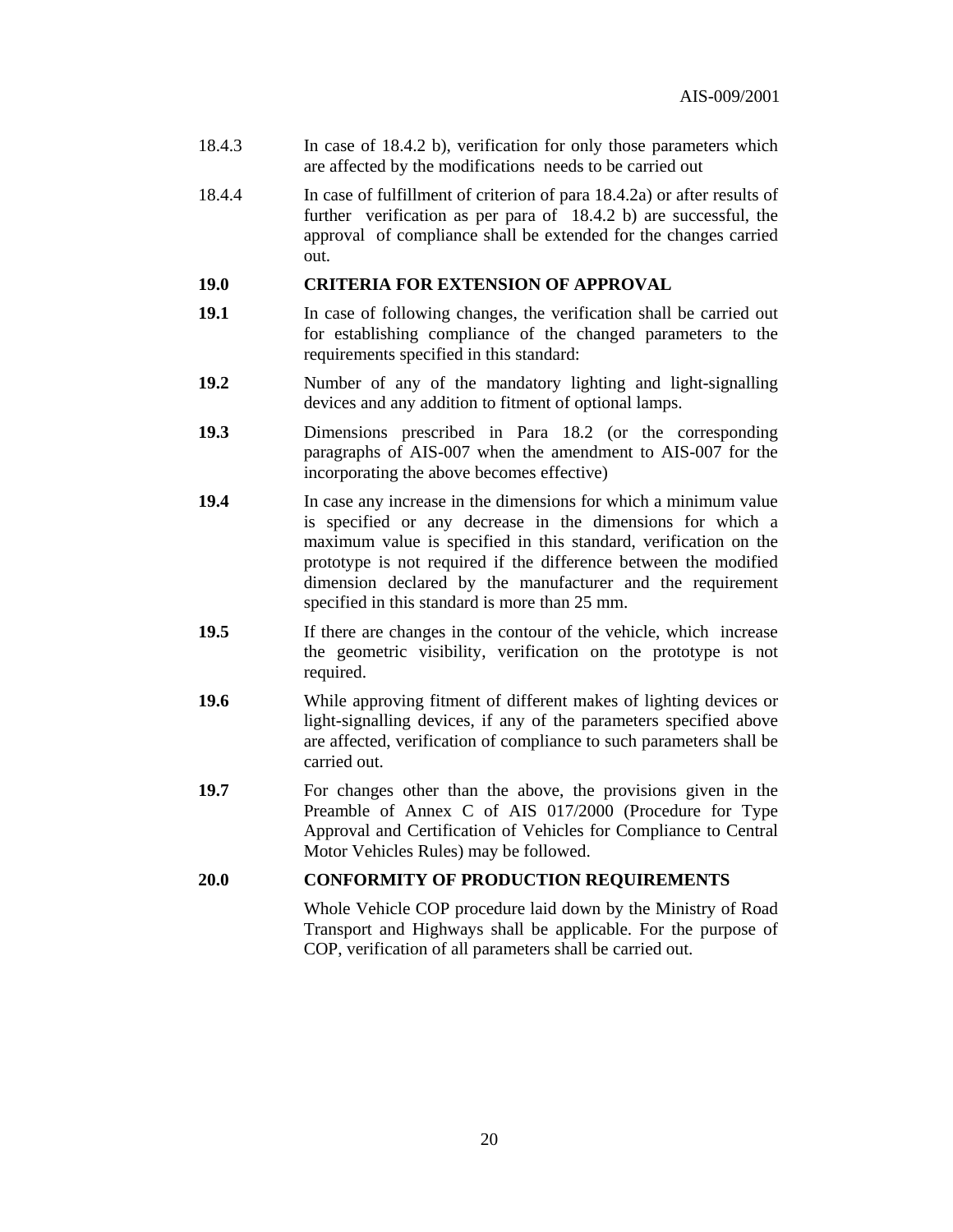



**Fig. 1(b) (See 10.3)** 



**Direction Indicator Lamp - Geometric Visibility**.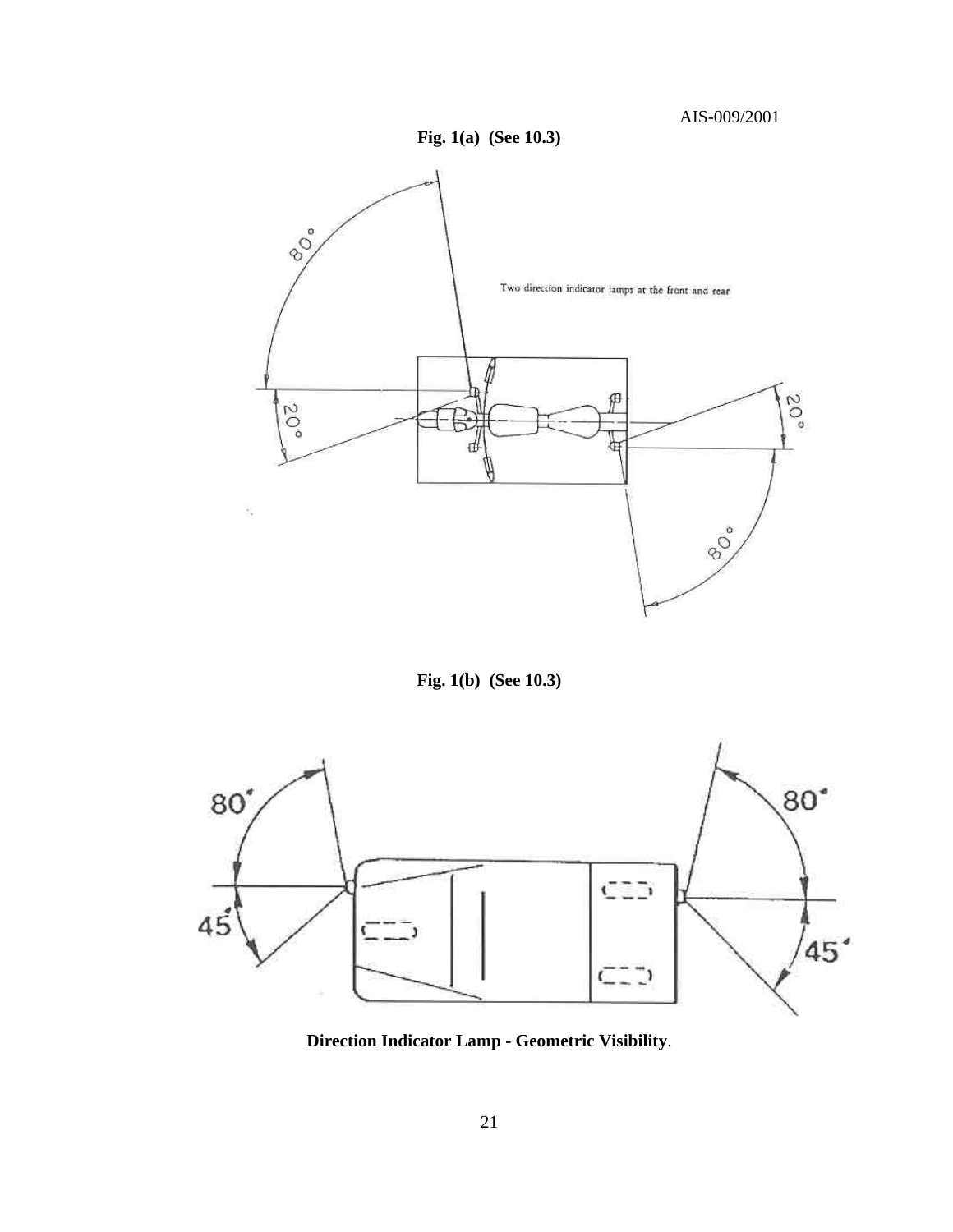

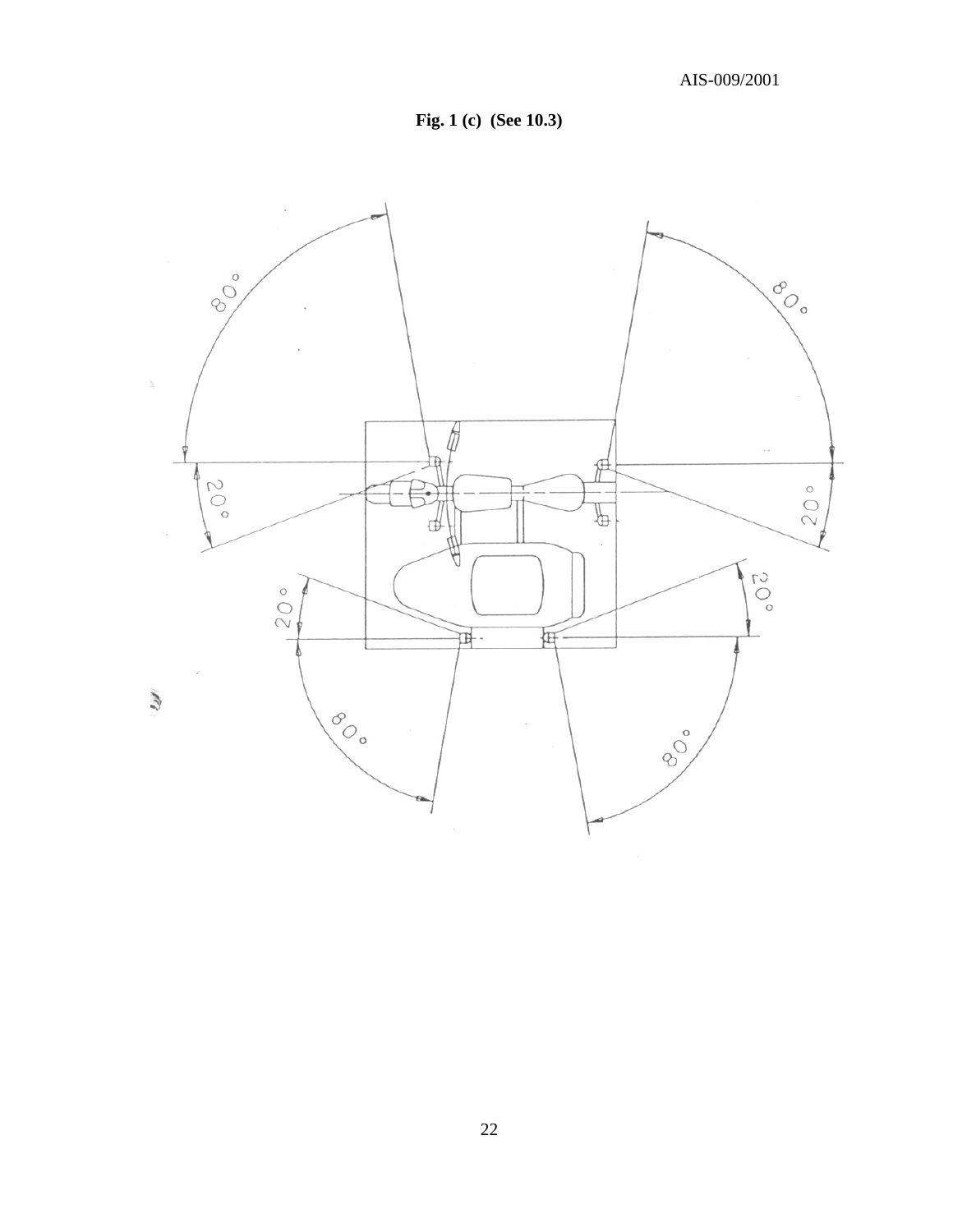**Fig. 1 (d) (See 10.3)** 

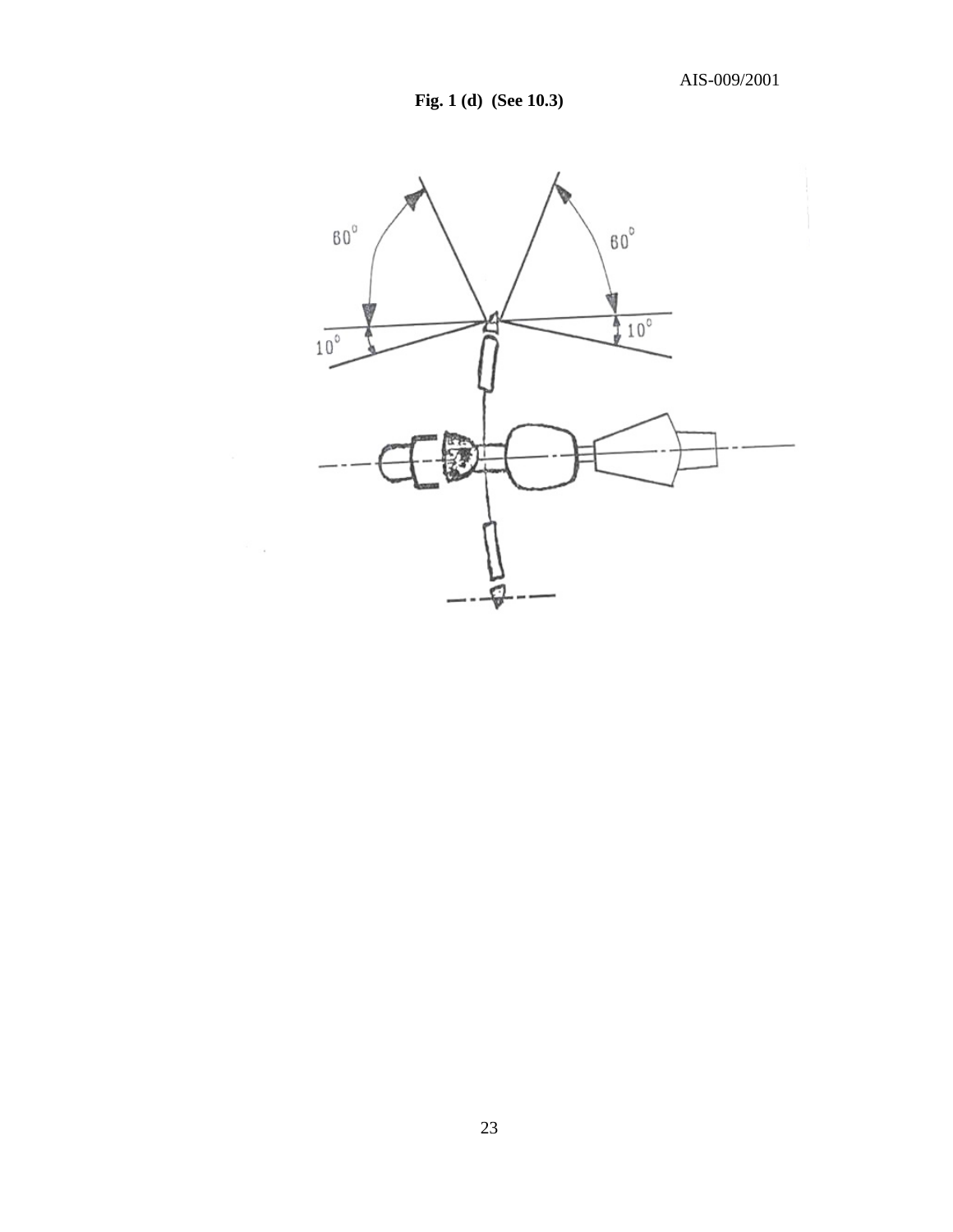**Fig. 2(a) (See 17.2.6)**





As regard to height, Zone 1 and Zone 2, as seen by observer is limited within two horizontal planes which are 1 meter and 2.2 meter respectively above the ground.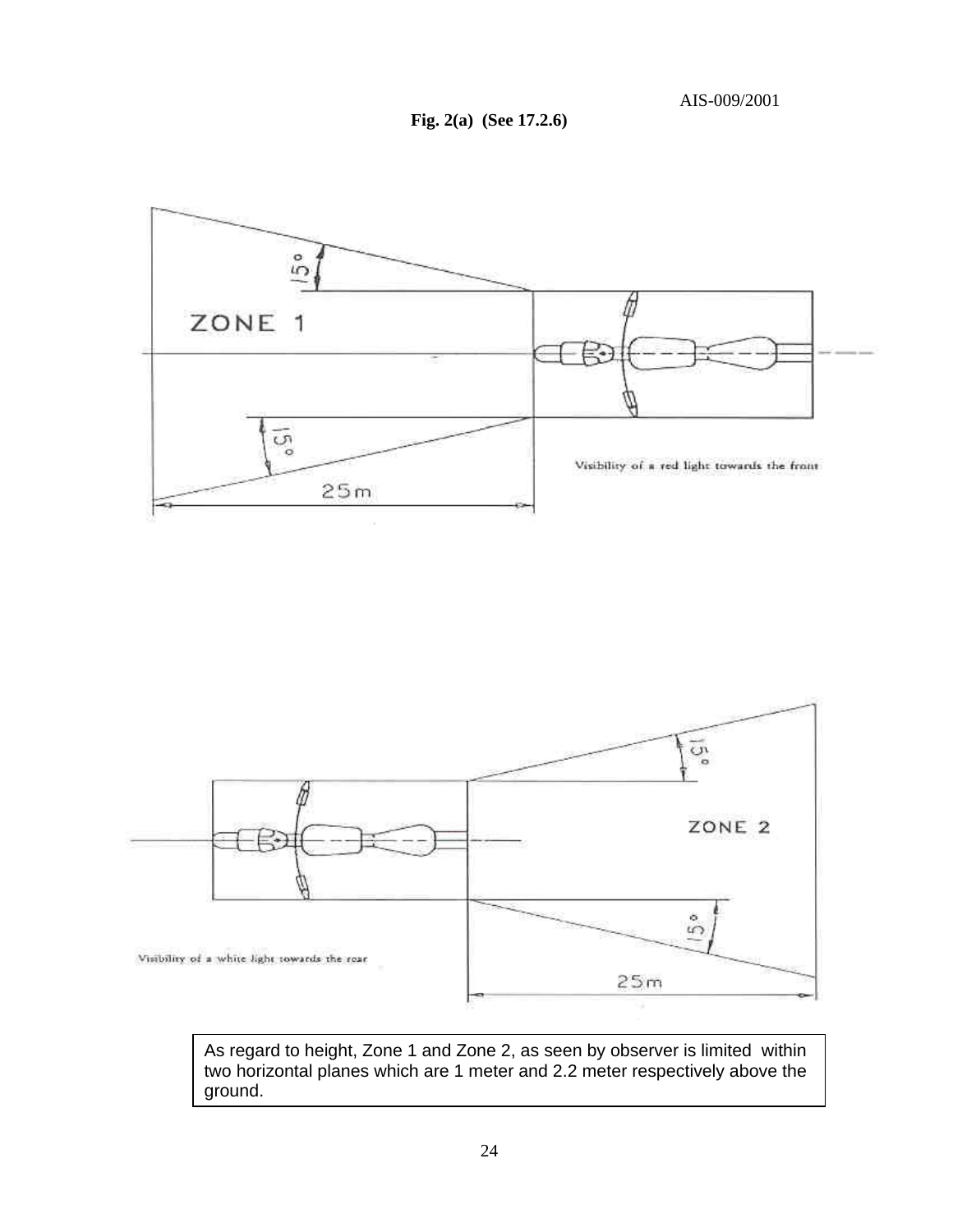**Fig. 2(b) (See 17.2.6)**



Visibility of a white light towards the rear



As regard to height, Zone 1 & Zone 2, as seen by observer is limited within two horizontal planes which are 1 meter and 2.2 meter respectively above the ground.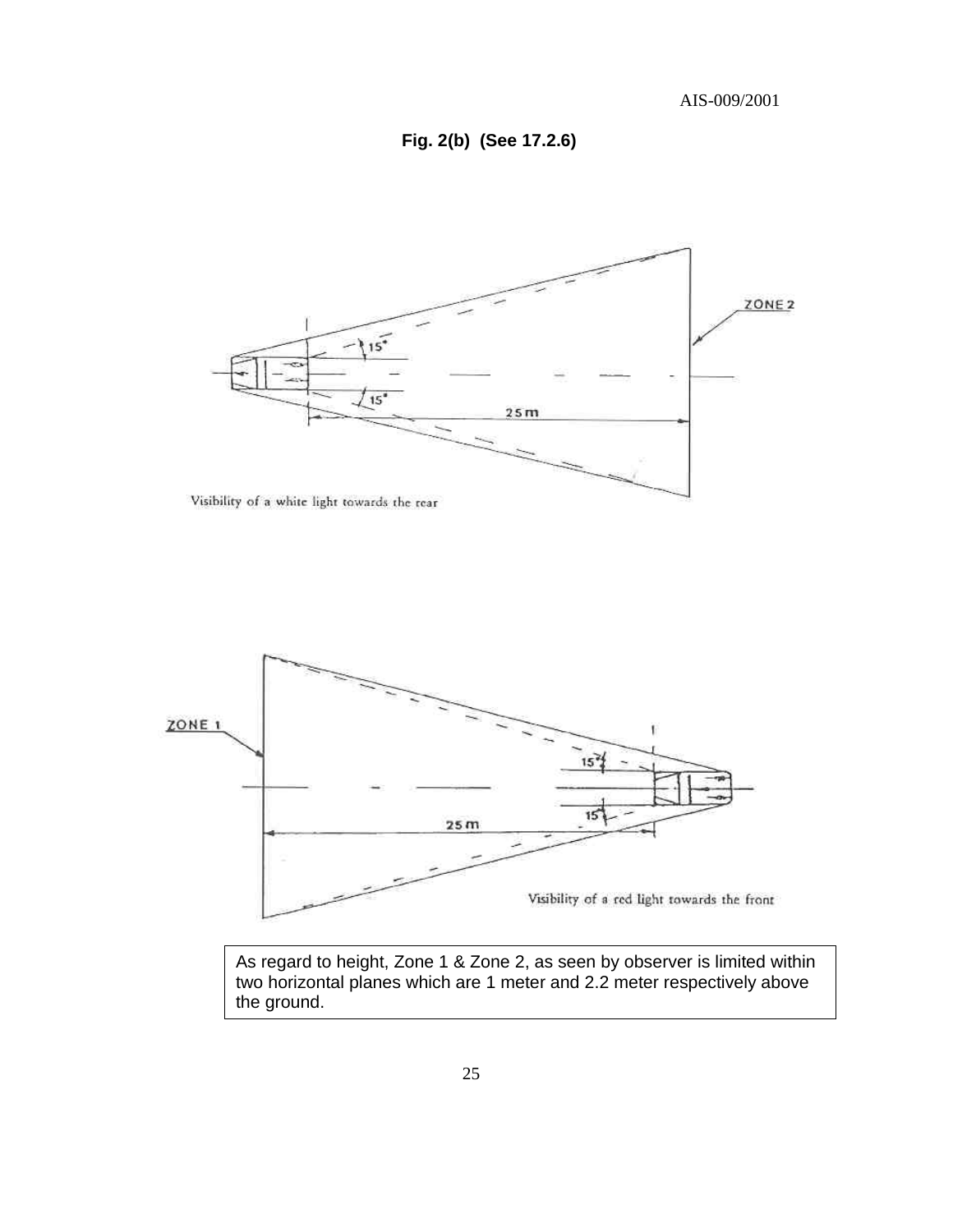**Fig. 2 (c) (See 17.2.6)**



As regard to height, Zone 1 and Zone 2, as seen by observer is limited within two horizontal planes which are 1 meter and 2.2 meter respectively above the ground.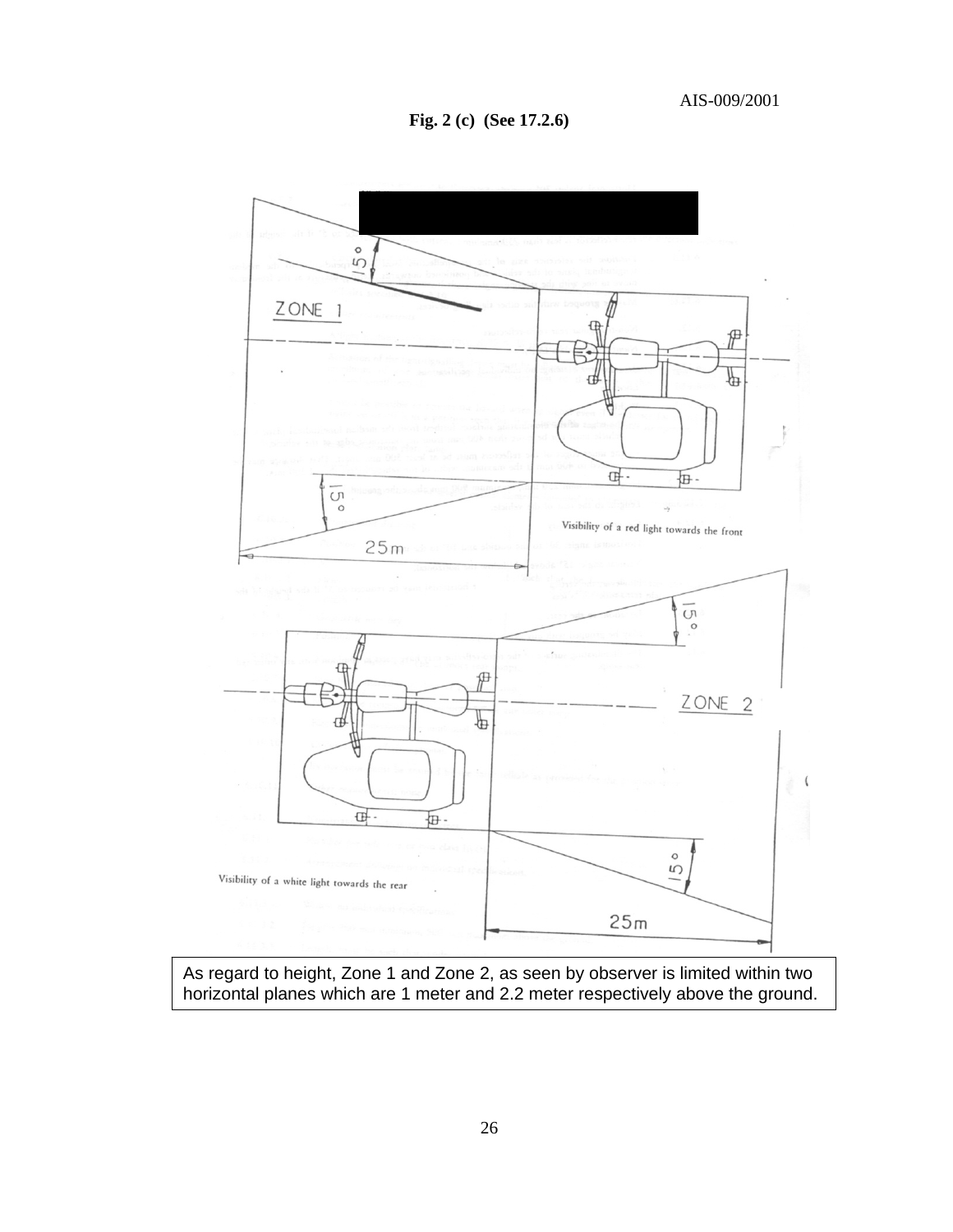#### **Annex A (See Para 4.2.4) REQUIREMENTS FOR FITMENT OF FOG LAMPS**

**A1.0** This Annex describes the requirements related to front and rear fog lamps, if fitted in two and three wheeled motor vehicles. If the vehicles are fitted with fog lamps, the following requirements shall be complied with.

#### **A2.0 NUMBER AND COLOUR**

| Lamp           | Colour                       | <b>Number</b> |
|----------------|------------------------------|---------------|
| Front fog lamp | White or yellow   one or two |               |
| Rear fog lamp  | Red                          | one or two    |

#### **A3.0 POSITION (WIDTH)**

#### **A3.1 Front Fog lamp:**

A3.1.1The front fog lamp shall be installed above, below or next to another front lamp. If these lamps are on top of each other, the reference centre of the fog lamp shall be located within the longitudinal median plane of the vehicle. If the two lamps are side by side, their reference centres shall be symmetrical in relation of the longitudinal median plane of the vehicle. A front fog lamp that is reciprocally incorporated with another front lamp shall be installed in such a way that its reference centre is situated in a longitudinal median plane of the vehicle.

> Two front fog lamps, one or both of them reciprocally incorporated with another front lamp, shall be installed in such a way that their reference centres are symmetrical in relation of the longitudinal median plane of the vehicle.

A3.1.2In case of three wheelers, in addition, the edges of the apparent surface in the direction of reference axis furthermost from the longitudinal median plane of the vehicle shall not be further than 400 mm from the outermost edge of the vehicle.

#### **A3.2 Rear Fog lamp:**

A.3.2.1The rear fog lamp shall be installed above, below or next to another rear lamp. If these lamps are on top of each other, the reference centre of the fog lamp shall be located within the medial longitudinal plane of the vehicle. If the two lamps are side by side, their reference centres shall be symmetrical in relation of the longitudinal median plane of the vehicle. A rear fog lamp that is reciprocally incorporated with another rear lamp shall be installed in such a way that its reference centre is situated in a longitudinal median plane of the vehicle.

> Two rear fog lamps, one or both of them reciprocally incorporated with another rear lamp, shall be installed in such a way that their reference centres are symmetrical in relation of the longitudinal median plane of the vehicle.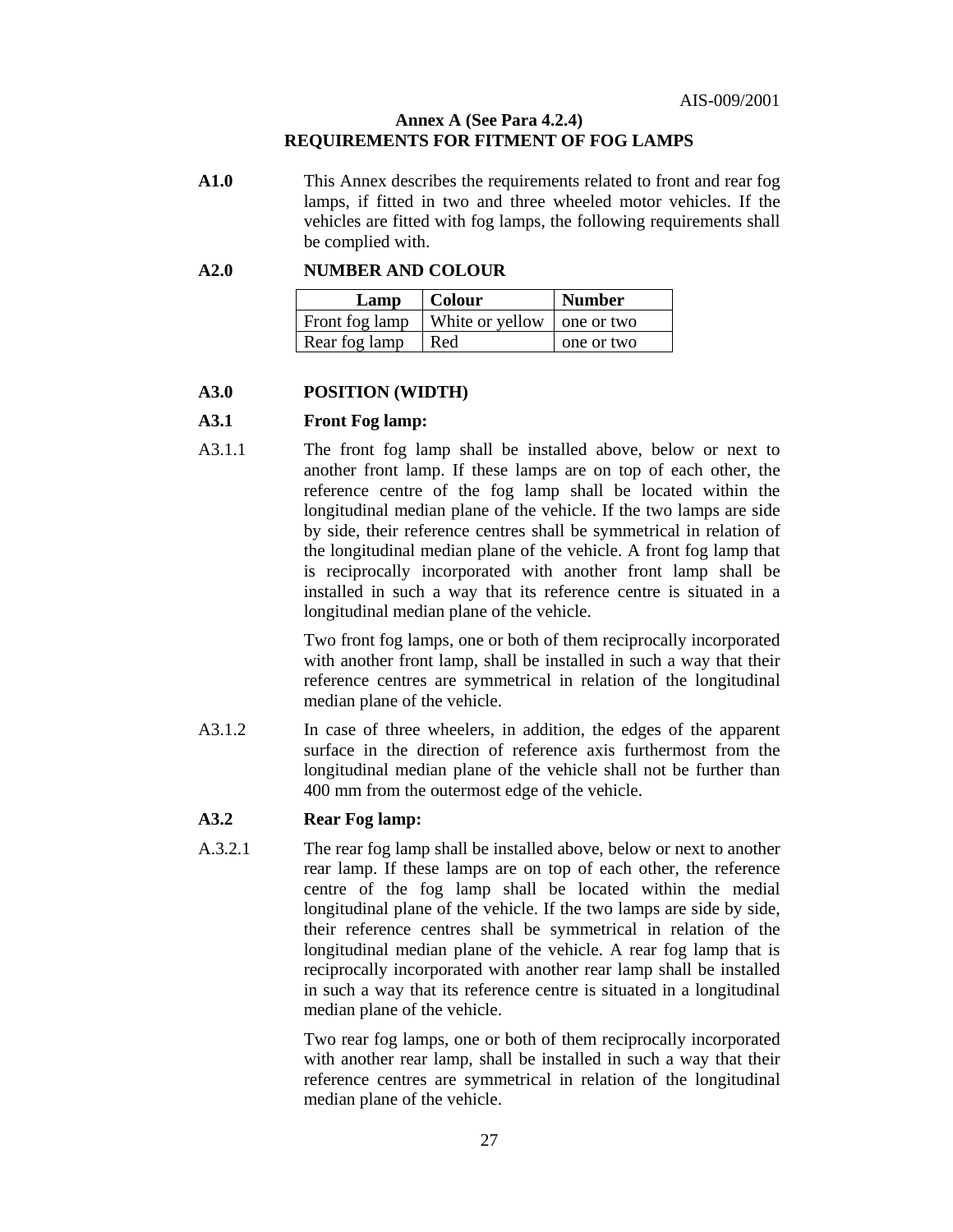A3.2.2In addition, in case of vehicles with two rear wheels, and two wheelers fitted with side car, when two fog lamps are fitted, the edges of the apparent surfaces in the direction of reference axes furthest from the longitudinal median plane of vehicle shall not be more than 300 mm from the outermost part of the vehicle.

> The distance between the inner edges of the apparent surfaces in the direction of reference axes shall be minimum of 400 mm when the overall width of the vehicle does not exceed 1400 mm and minimum of 600 mm when the overall width of the vehicle exceeds 1400mm.

#### **A4.0 POSITION–HEIGHT**

- **A4.1 Front Fog Lamp:** The minimum height shall not be less than 250mm and the highest point of the apparent surface in the direction of reference axis shall not be above the highest point of the apparent surface in the direction of reference axis of the dipped beam head lamp.
- **A4.2 Rear Fog Lamp:** The minimum height shall not be less than 250mm and the maximum is 900mm in the case of two wheelers and two wheelers with side car and 1000mm in case of three wheelers

#### **A5.0 POSITION- LENGTH**

- **A5.1 Front Fog Lamp:** Same as Para 7.1.1.
- **A5.2 Rear Fog Lamp:** At the rear of the vehicle. The distance between the apparent surfaces in the direction of reference axes of the rear fog lamp and that of the stop lamp shall be at least 100mm.
- **A6.0 GEOMETRIC VISIBILITY:** The minimum geometric visibility as specified by the vertical angle  $\alpha$  and horizontal angle  $\beta$  shall be as given below**:**

|              |       | Vertical Angle $(\alpha)$ |                 | Horizontal Angle $(\beta)$ |              |              |              |               |
|--------------|-------|---------------------------|-----------------|----------------------------|--------------|--------------|--------------|---------------|
| Lamp         |       | <b>Upward</b>             | <b>Downward</b> | If one lamp                |              | If two lamps |              |               |
|              |       |                           |                 |                            | <b>Right</b> | Left         | Outward      | <b>Inward</b> |
| a)           | Front | Fog                       | $5^{\circ}$     |                            | $45^{\circ}$ | $45^\circ$   | $45^{\circ}$ |               |
|              | Lamp  |                           |                 |                            |              |              |              |               |
| $\mathbf{b}$ | Rear  | Fog                       |                 |                            | $25^\circ$   | $25^{\circ}$ | $25^{\circ}$ | $25^{\circ}$  |
|              | Lamp  |                           |                 |                            |              |              |              |               |

#### **A6.0 GENERAL:**

- **A6.1** Front fog lamp(s) shall be aligned towards the front and may move with steering angle. Rear fog lamp(s) shall be aligned towards rear.
- **A6.2** Front fog lamps may be grouped with any other front lamp and shall not be combined with any other front lamp.
- A6.3 **Rear fog lamps may be grouped with any other rear lamp and shall** not be combined with any other rear lamp.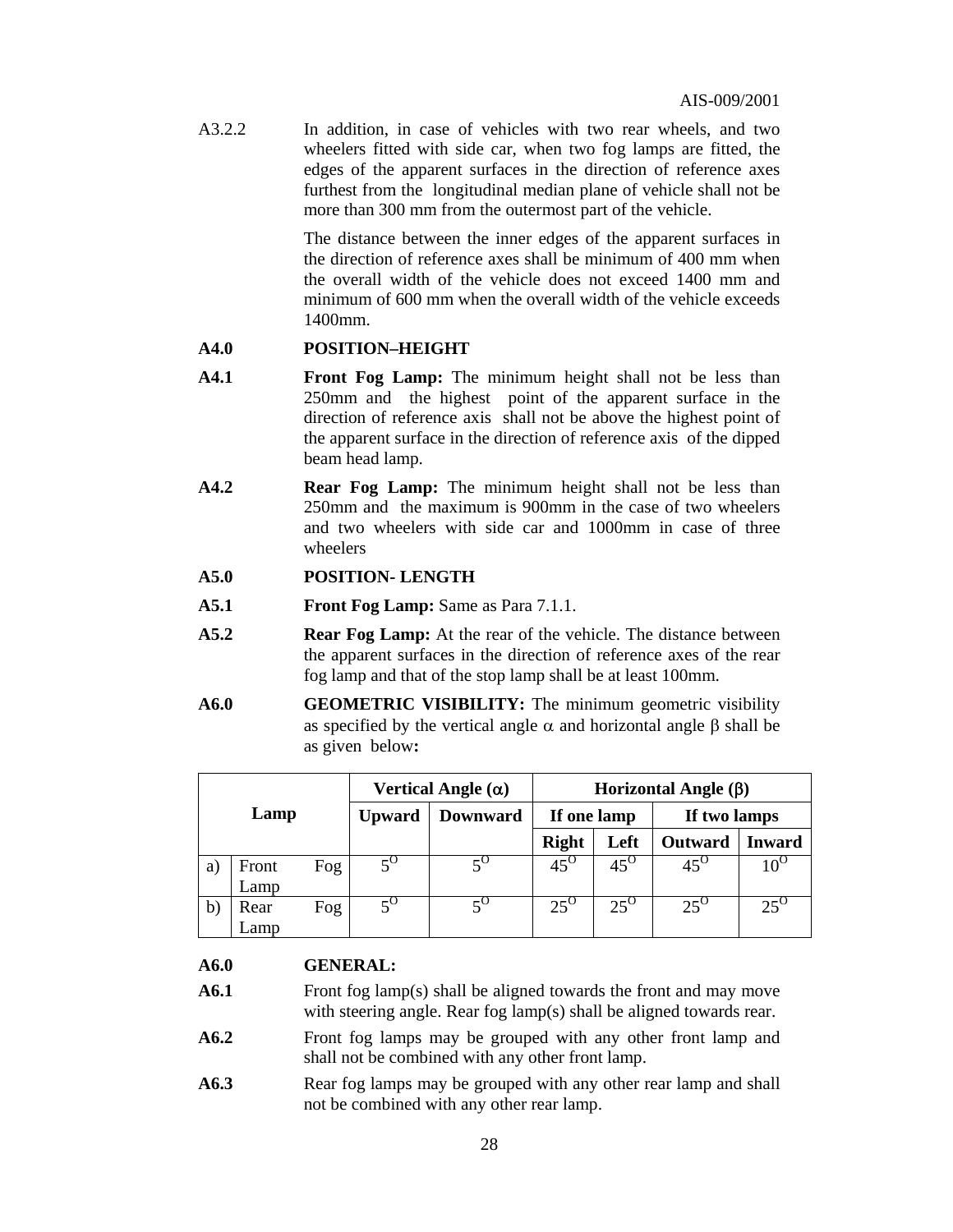- **A6.4** Front fog lamp may be reciprocally incorporated with front mainbeam headlamp and front position lamp.
- **A6.5** Rear fog lamp may be reciprocally incorporated with rear position lamp.
- **A6.6** It shall be possible to switch on or off the front fog lamp/(s), independently of the main-beam headlamp or dipped-beam headlamp.
- **A6.7** The rear fog lamp/(s) shall not be lit, unless one or more of the following lamps are lit:

Main-beam head lamp Dipped-beam head lamp Front fog lamp.

 If there is a front fog lamp, it shall be possible to switch the rear fog lamp off independently of the front fog lamp.

Closed circuit telltale is optional for the front fog lamp. If used, it shall be a green non-flashing indicator light.

Closed circuit telltale is mandatory for the rear fog lamp. It shall be non-flashing amber indicator light.